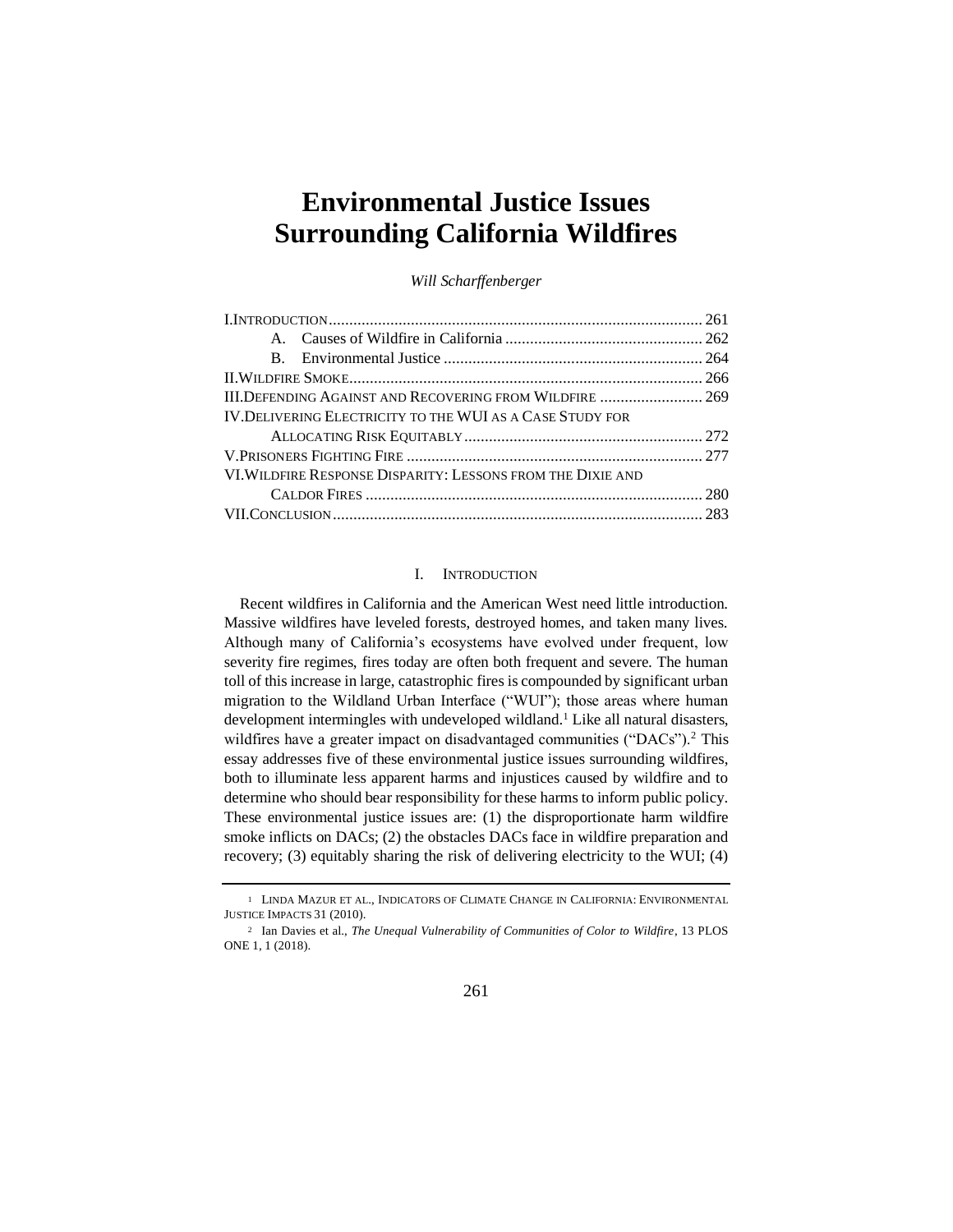using prisoners to fight wildfire; and (5) diverting firefighting resources away from rural communities when more populated areas are threatened.

#### *A. Causes of Wildfire in California*

Today's frequent, catastrophic wildfires are caused by the convergence of three factors: climate change, forest management practices, and ignition sources.<sup>3</sup> Each of these operates on a different geographic and time scale, with climate change being the broadest of these factors. Wildfire size, as well as the length of the fire season, are both increasing with rising global temperatures.<sup>4</sup> Climate change increases the risk of wildfire by drying out vegetation in dry years and increasing the vegetative fuel load in wet years, thereby creating more dry fuel when drought returns.<sup>5</sup> According to the 2019 United Nations Emissions Gap Report, even if countries meet their commitments under the 2015 Paris Agreement, the world is still on track for a 3.2 degree Celsius global temperature rise by the end of the century.<sup>6</sup> This is well above the 2 degree threshold that has long been cited as the limit beyond which the global effects of climate change would be catastrophic.<sup>7</sup>

Unfortunately, solving California's wildfire crisis by addressing climate change is difficult. First, climate change is caused by global emissions of greenhouse gases which would require a global effort to curb. Indeed, the most notable global effort towards this goal is the Paris Climate Agreement, $8$  which appears significantly inadequate to stop the worse impacts of climate change. Furthermore, even if the world ceased emitting greenhouse gases today, temperatures would continue to rise, as the warming effects of climate change lag behind global emissions.<sup>9</sup> Wildfires are causing devastation now. There is little hope that addressing climate change will reduce catastrophic wildfires both because of inevitable temperature increases due to this time lag and because the global reality is that emissions will continue to rise in the near term.

Catastrophic wildfires in California can also be traced to forest management practices. Following a series of devastating wildfires in 1910, the US Forest Service began a strict policy of total fire suppression, both preventing fires from

<sup>3</sup> Kendra Pierre-Louis and John Schwartz, *Why Does California Have So Many Wildfires?*, N.Y. TIMES (Dec. 3, 2020), https://www.nytimes.com/article/why-does-california-have-wildfires.html.

<sup>4</sup> MAZUR, *supra* note 1, at 30.

<sup>5</sup> *Id.*

<sup>6</sup> U.N. Env't Programme, Emissions Gap Report 9 (Nov. 26, 2019).

<sup>7</sup> *Two degrees: The history of climate change's speed limit*, CARBON BRIEF (Dec. 8, 2014) https://www.carbonbrief.org/two-degrees-the-history-of-climate-changes-speed-limit.

<sup>8</sup> Paris Agreement to the United Nations Framework Convention on Climate Change, Dec. 12, 2015, T.I.A.S. No. 16-1104.

<sup>9</sup> Muryshev et al., *A Lag Between Temperature and Atmospheric CO2 Concentration Based on a Simple Coupled Model of Climate and the Carbon Cycle*, 463 DOKLADY EARTH SCI. 863, 863 (2015).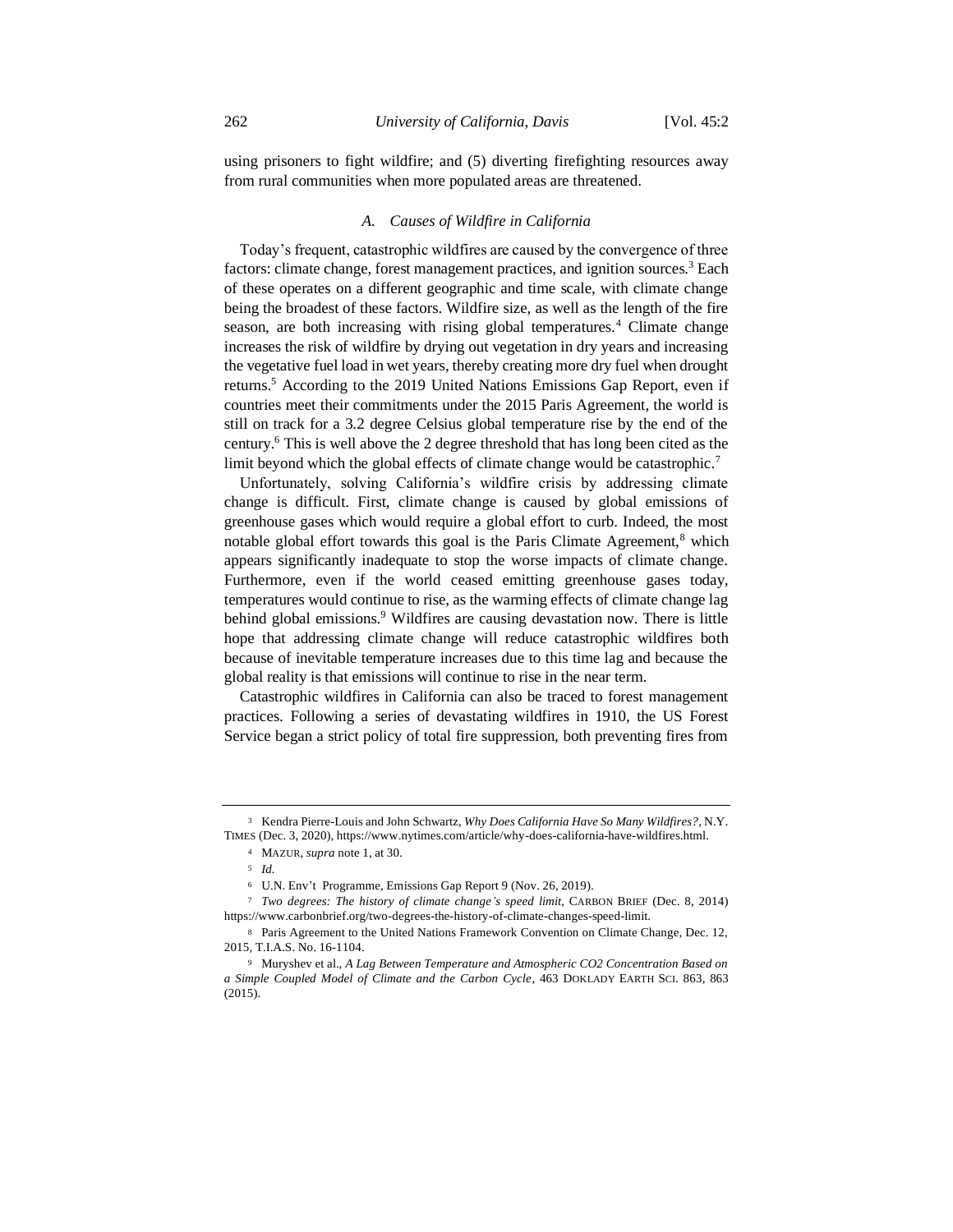starting and putting them out immediately.<sup>10</sup> The Forest Service opposed controlled, low intensity burns that had been common practice among Native American Tribes as well as among ranchers, farmers, and timbermen.<sup>11</sup> The Forest Service simply had no understanding of the ecological importance of fire at the time.<sup>12</sup> Today, there is clear consensus among fire ecologists that dry, western pine forests depend on frequent, low severity fires to prevent understory development (the vegetation on and near the forest floor) and maintain the open, park-like conditions with low tree density that these ecosystems evolved under.<sup>13</sup> Without these fires, understory vegetation increases and eventually becomes "ladder fuel" which allows understory fires to spread into tree canopies that cause high severity fires.<sup>14</sup> After decades of fire suppression, California forests have become significantly denser and prone to larger, high severity fires.<sup>15</sup>

The remedy for overly dense forests is not simply to reintroduce fire. Because of abundant ladder fuels, it is often difficult to implement controlled burns without them getting out of control.<sup>16</sup> Instead, forests must often be thinned first, to remove small trees and reduce understory vegetation before they can be burned.<sup>17</sup> This process is expensive and any revenue made from selling small diameter timber is usually not enough to compensate for the costs of treatment.<sup>18</sup> Furthermore, since thinning alone mainly reduces crown fuels, thinning must be accompanied by surface fuel treatments to reduce non-tree understory vegetation such as mastication or prescribed burning to prevent buildup of fuels on the forest floor.<sup>19</sup> Although these treatments are expensive, they are perhaps the most effective way to reduce the risk of catastrophic wildfires in the coming decades, especially when compared to addressing climate change.<sup>20</sup>

<sup>10</sup> *U.S. Forest Service Fire Suppression*, FOREST HIST. SOC'Y, https://foresthistory.org/researchexplore/us-forest-service-history/policy-and-law/fire-u-s-forest-service/u-s-forest-service-firesuppression/ (last visited May 11, 2021).

<sup>11</sup> *Id.*; Carol Raish et al., *The Importance of Traditional Fire Use and Management Practices for Contemporary Land Managers in the American Southwest*, 6 ENVTL. HAZARDS 115, 115-117 (2005). <sup>12</sup> *Id.* 

<sup>13</sup> Erin Hanan, *Megafires: Climate Change or Land Management?*, NISKEN CENTER (Sep. 15, 2020), https://www.niskanencenter.org/megafires-climate-change-or-land-management/.

<sup>14</sup> *Id.*

<sup>15</sup> *Id.*

<sup>16</sup> Nicole Vaillant et al., *Effect of Fuel Treatments on Fuels and Potential Fire Behavior in California, USA, National Forests*, 5 FIRE ECOLOGY 14, 14 (2009) https://doi.org/10.4996/ fireecology.0502014.

<sup>17</sup> *Id.*; Carl Skinner et al., *Effects of Thinning and Prescribed Fire on Wildlife Severity*, 25 FOREST VEGETATION MGMT. CONFERENCE 80, 88-89 (2005).

<sup>18</sup> James Agee & Carl Skinner, *Basic Principles of Forest Fuel Reduction Treatments*, 211 FOREST ECOLOGY AND MGMT. 83, 87 (2005).

<sup>19</sup> Susan Prichard et al., *Adapting Western North American Forests to Climate Change and Wildfires: 10 common questions*, 31 ECOLOGICAL APPLICATIONS 8 (2021) *available at*: https://esajournals.onlinelibrary.wiley.com/doi/10.1002/eap.2433.

<sup>20</sup> *See id.*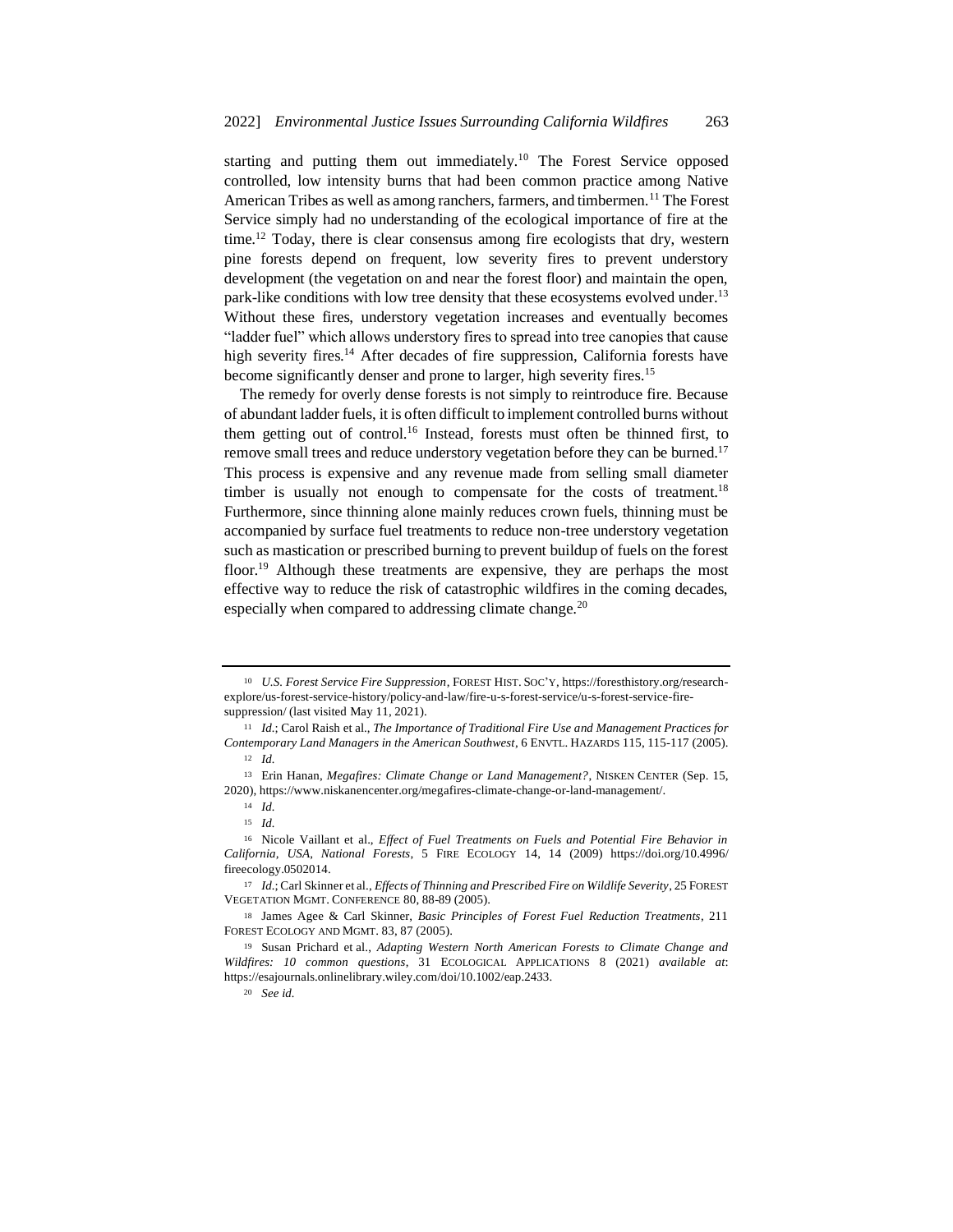It is important to note that not all California wildfires are occurring in forests. Many large fires are occurring in chaparral landscapes, like the Mendocino Complex fire in 2018. Fire in these ecosystems is wind driven and is not caused by mismanaging these ecosystems.<sup>21</sup> Here, fuel treatments must focus on clearing vegetation around structures and communities,<sup>22</sup> which suggests that the best way to protect against these fires is to avoid building in WUI of these ecosystems in the first place.

The final and most direct cause of wildfire is the ignition. Ignition sources vary from natural events such as lightning strikes to human carelessness like gender reveal party fireworks to infrastructure maintenance failures like downed electrical lines. Natural ignition sources cannot easily be addressed because of their random nature, but human ignition sources can be. Notably, vegetation surrounding electrical lines can be removed to reduce the chance that a downed line will cause a fire.<sup>23</sup> Reducing ignition sources can help decrease the likelihood that a large fire starts. However, the underlying problem is that dry, dense forests still cover much of the California landscape. Even under a significant electrical line maintenance and public outreach program, there are still a multitude of random events that can lead to igniting a large fire.

#### *B. Environmental Justice*

During the first People of Color Environmental Leadership Summit in 1991, attendees drafted the Principles of Environmental Justice ("Principles"), which have become the defining principals of Environmental Justice today.<sup>24</sup> Included in the first principal was the "right to be free from ecological destruction."<sup>25</sup> In contrast, the US Environmental Protection Agency ("EPA") defines environmental justice as:

[T]he fair treatment and meaningful involvement of all people regardless of race, color, national origin, or income with respect to the development, implementation and enforcement of environmental laws, regulations and policies. Fair treatment means no group of people should bear a

<sup>21</sup> Hanan, *supra* note 13.

<sup>22</sup> *Id.* 

<sup>23</sup> *Tree Trimming Safety Information*, CAL. PUB. UTIL. COMM'N https://www.cpuc.ca.gov/regulatory-services/safety/electric-safety-and-reliability-branch/electricand-cip-audits-introduction/tree-trimming-and-vegetation-management-information (last visited May 11, 2021).

<sup>24</sup> *The Principals of Environmental Justice (EJ)*, FIRST NATIONAL PEOPLE OF COLOR LEADERSHIP SUMMIT (1991). *See The Principles of Environmental Justice (EJ)*, NRDC (Mar. 16, 2016) http://www.ejnet.org/ej/principles.pdf.

<sup>25</sup> *Id.*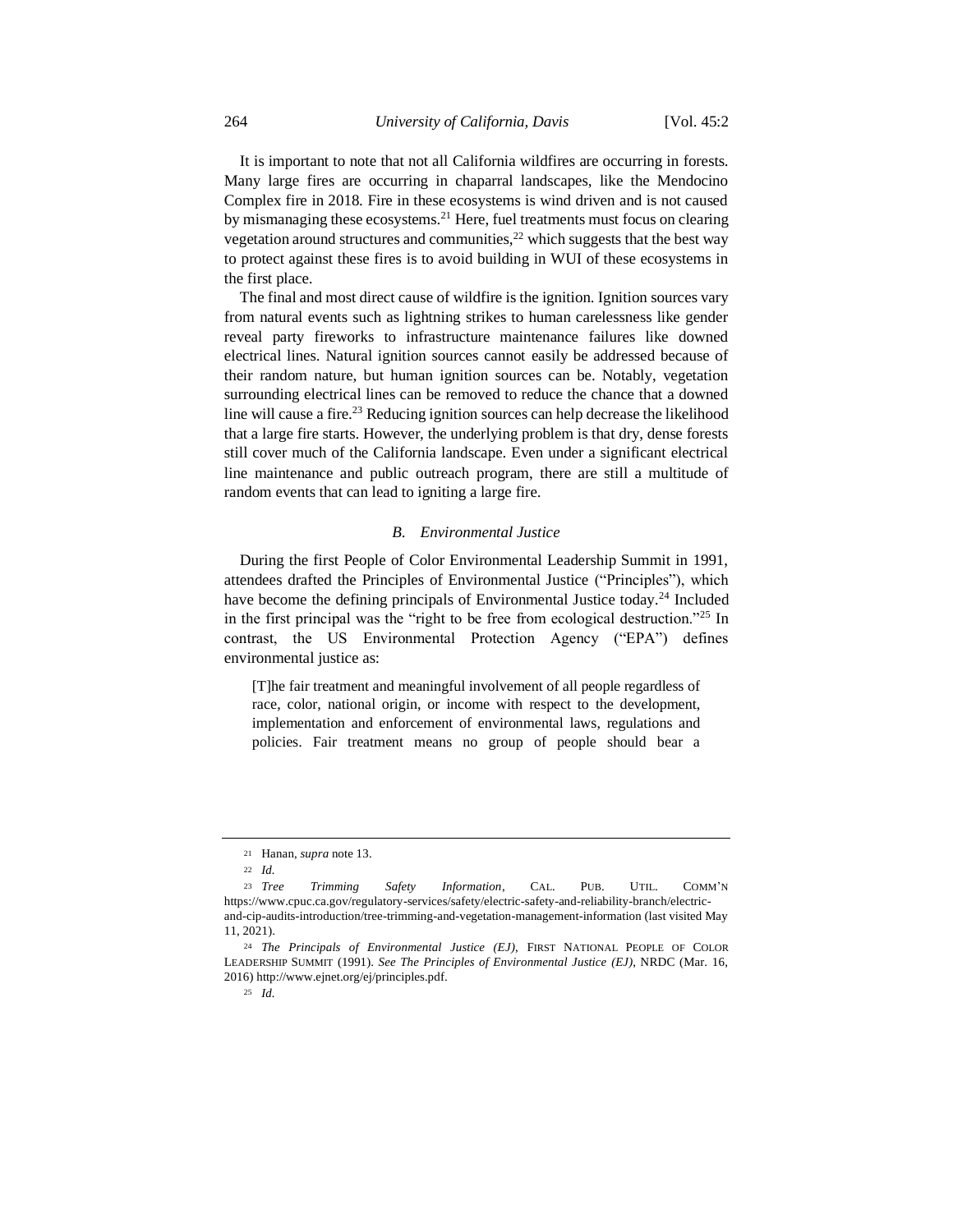disproportionate share of the negative environmental consequences resulting from industrial, governmental, and commercial operations or policies.<sup>26</sup>

These definitions differ because the EPA definition presumes that negative environmental consequences are inevitable while the Principles' does not. The Principles' definition is an idealist statement of human rights, as no group should be expected to bear any "negative environmental consequences resulting from industrial, governmental and commercial operations or policies" because these entities should conduct themselves as to not harm the environment in the first place. However, the EPA definition is more realistic and is more easily applied to the problem of wildfire because negative environmental effects are, indeed, inevitable.

Wildfires have negative impacts on health, housing, personal wealth, and community cohesiveness. DACs will be less able to cope with these harms because of underlying health conditions and lack of financial resources (themselves caused by many historic injustices).<sup>27</sup> Moreover, those who have lived in rural areas for generations are not meaningfully responsible for the unsafe forest conditions that have slowly escalated and are now compounded by climate change. However, wealthy individuals who have recently moved to the WUI have moved to fire prone areas in full knowledge of the fire danger, but do not bear a fair share of the risk that living in the WUI entails.<sup>28</sup> Large utilities that supply power to new, risky development in the WUI do not charge those customers more for the risk that their transmission lines represent.<sup>29</sup> Nor do these communities pay extra for the firefighting services under multiple jurisdictions that are required to protect their homes. In addition, California State firefighting crews are significantly augmented through prison labor with meager compensation for a job that is both highly dangerous and of great value to society.<sup>30</sup>

The environmental justice issues surrounding wildfire in California can be divided into five specific areas: (1) the greater harm that wildlife smoke causes DACs who already have a high air pollution burden; (2) the obstacles DACs face in both preparing for and recovering from wildfire; (3) the difficulties of equitably sharing the risk of delivering electricity to the WUI and rural communities; (4) the injustice of employing prisoners to fight fires for little pay; and (5) the justice issues of diverting firefighting resources away from rural communities when more populated areas are threatened.

<sup>26</sup> *Environmental Justice*, U.S. E.P.A., https://www.epa.gov/environmentaljustice/learn-aboutenvironmental-justice (last visited May 11, 2021).

<sup>27</sup> *See* MAZUR, *supra* note 1, at 30-31.

<sup>28</sup> Myana Dellinger, *Electric Utility Wildfire Liability Reform in California*, 49 ENV'T L. INST. 11003, 11013 (2019).

<sup>29</sup> *Id.* at 11004, 11013.

<sup>30</sup> Joseph Winters, *California Inmates Fight Fires for Pennies. Now They Have a Path to Turn Pro.*, GRIST (Sep. 15, 2020), https://grist.org/justice/california-inmates-fight-fires-for-pennies-nowthey-have-a-path-to-turn-pro/.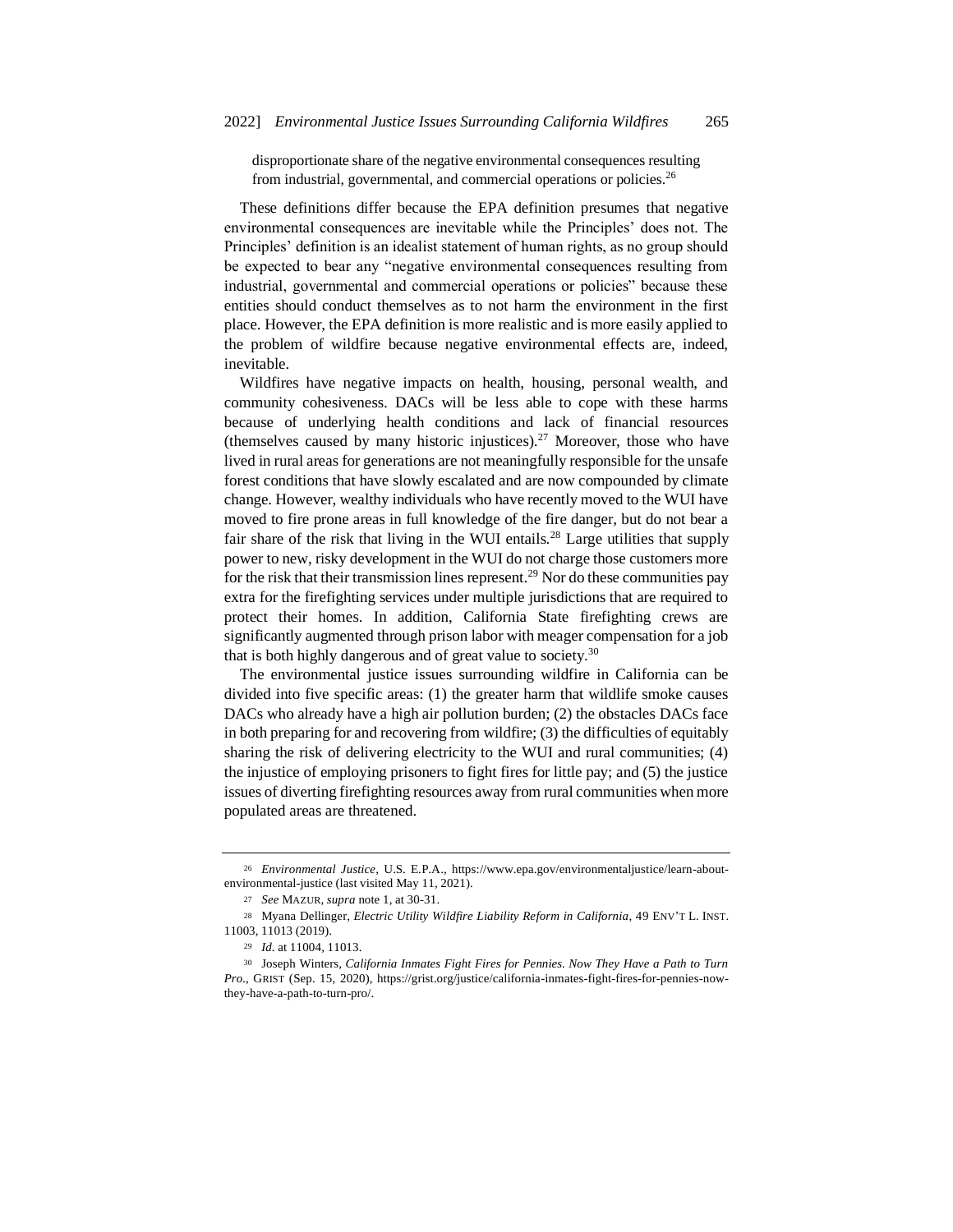## II. WILDFIRE SMOKE

Anyone who has lived in California recently has probably experienced significant air pollution from wildfire smoke from mid-summer through early winter. Because wildfires occur statewide and winds can transport smoke great distances (up to 300 miles), all communities in California are susceptible to unhealthy air pollution. $31$  The most significant pollutant in wildfire smoke is particulate matter, specifically  $PM_{2.5}$  (particles 2.5 micrometers in diameter or smaller).<sup>32</sup> Particulate matter exposure can cause a multitude of health impacts including eye and respiratory tract irritation, reduced lung function, bronchitis, exacerbated asthma, heart failure, and premature death.<sup>33</sup> Even short exposures ranging from days to weeks are associated with an increased risk of premature death and can aggravate pre-existing respiratory conditions.<sup>34</sup> Although smoke can harm healthy people, "[c]hildren, older adults, and persons with underlying respiratory and cardiovascular conditions are thought to be particularly vulnerable."<sup>35</sup>

These health impacts are not shared equally. Frontline and essential workers are often required to spend more time outdoors for their work and are therefore exposed to much more smoke than those who work in offices.<sup>36</sup> First responders, firefighters, and cleanup crews must work longer hours outdoors to combat the direct impact of wildfires.<sup>37</sup> Farmworkers continue to work outdoors out of economic necessity, often without the benefit of health insurance or even access to health care at all.<sup>38</sup> California has between 500,000 and 800,000 farmworkers, almost all Latinx, and as many as 75% of whom are undocumented and without access to healthcare.<sup>39</sup> Although some farms will stop work during smoky periods, this prevents farmworkers from getting paid. $40$  Because summer is the peak harvest season, many farmworkers make most of their annual income during this time and have no choice but to continue working through the hottest and smokiest

<sup>31</sup> Davies, *supra* note 2, at 11.

<sup>32</sup> *Wildfire Smoke: A Guide for Public Health Officials*, AIR NOW (2019), https://www.airnow.gov/publications/wildfire-smoke-guide/wildfire-smoke-a-guide-for-publichealth-officials/.

<sup>33</sup> *Id.*

<sup>34</sup> *Id.*

<sup>35</sup> Justine Hutchinson et al., *The San Diego 2007 Wildfires and Medi-Cal Emergency Department Presentations, inpatient hospitalizations, and outpatient visits: An observational study of smoke exposure periods and a Bidirectional Case-Crossover Analysis*, 15 PLOS MED 1, 1, https://www.ncbi.nlm.nih.gov/pmc/articles/PMC6038982/.

<sup>36</sup> Jamie Pang, *Climate Change, Economic Justice and Wildfires Collide*, OR. ENV'T. COUNCIL (Sep. 10, 2020), https://oeconline.org/climate-change-economic-justice-and-wildfires-collide/.

<sup>37</sup> *Id.*

<sup>38</sup> Sarah Mizes-Tan, *With Smoke Overhead, Farmworkers Hit By COVID-19 Work Through Compounding Crises*, CAP RADIO (Aug. 21, 2020), https://www.capradio.org/articles/2020/ 08/21/with-smoke-overhead-farmworkers-hit-by-covid-19-work-through-compounding-crises/.

<sup>39</sup> *Id.*

<sup>40</sup> *Id.*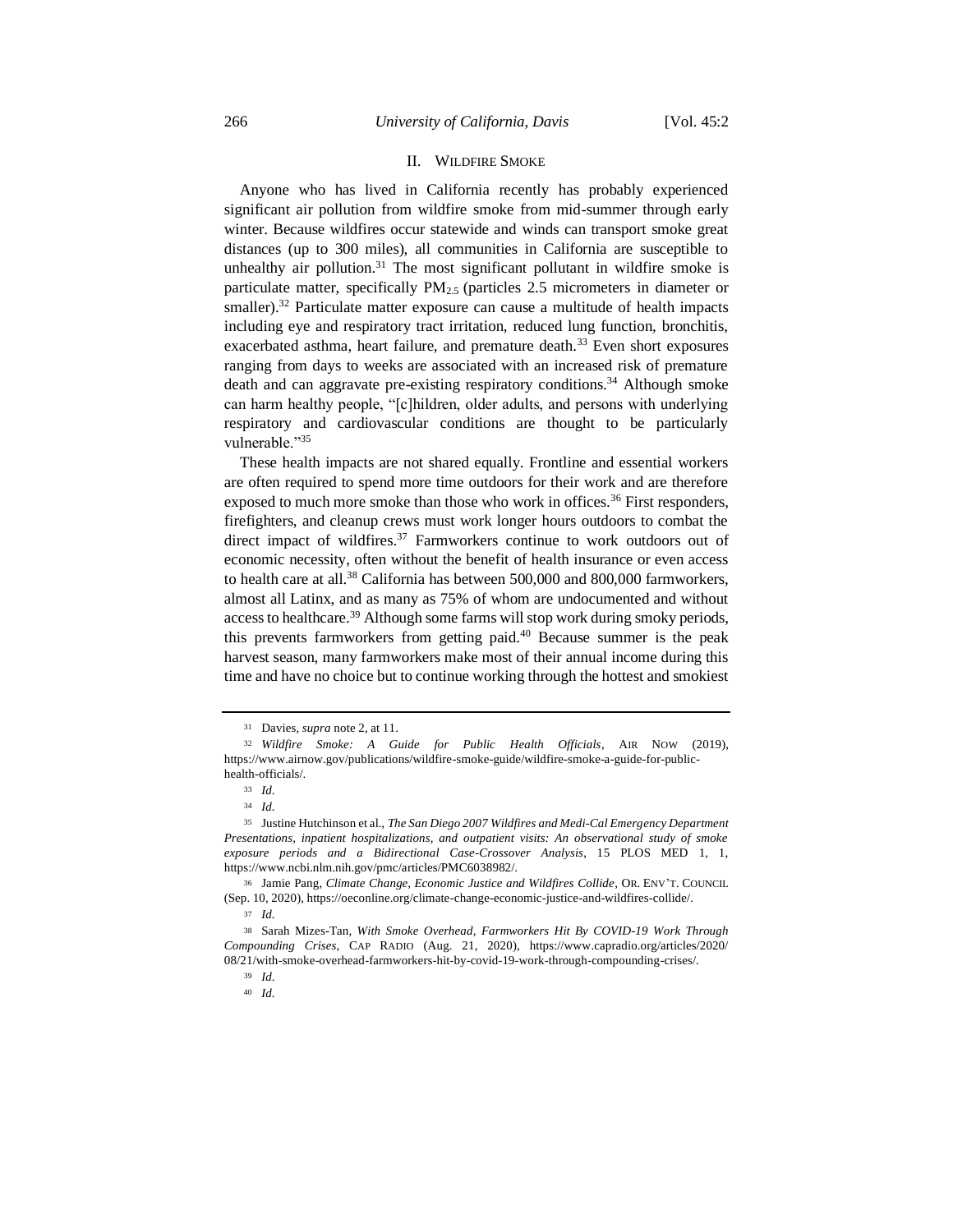months. <sup>41</sup> This is compounded by the fact that many farmworkers have preexisting health conditions from significant exposure to pesticides, working without shade, and lacking safe drinking water.<sup>42</sup>

Indeed, disparities in preexisting health conditions mean that wildfire smoke impacts racial minorities the most. Nation-wide, African Americans are 40% more likely to have asthma than Whites.<sup>43</sup> Black children are almost twice as likely to have asthma, are five times more likely to be admitted to the hospital for asthma, and are nine times more likely to die from asthma when compared to White children.<sup>44</sup> The reasons for these shocking disparities are complex, but can often be traced to poverty, racialized zoning practices, and redlining.<sup>45</sup> For decades, city planners have explicitly and implicitly zoned minority communities to allow industrial facilities, while protecting single family neighborhoods where Whites were more likely to live.<sup>46</sup> Because of this, African-Americans are 75% more likely to live in "fence-line" communities, defined as areas near polluting facilities.<sup>47</sup> Asthma trends are related to exposure to air pollution, and so it is no surprise that minority communities often have higher levels of asthma.

There aren't comprehensive studies on the effects of long-term exposure to wildfire smoke, however, it is likely that the effects are cumulative.<sup>48</sup> Kids who have been exposed to wildfire smoke can have lasting damage to their immune systems.<sup>49</sup> Effects can also be delayed. ER visits for lung and heart problems peaked three to five months after the Tubbs fire in Sonoma County in 2017.<sup>50</sup>

Besides having a greater likelihood of having preexisting medical conditions that are exacerbated by wildfire smoke, DACs are less able to escape poor air quality by sheltering indoors. Older buildings with drafty windows and doors can

<sup>46</sup> *See* RICHARD ROTHSTEIN, THE COLOR OF LAW (2020).

<sup>47</sup> *See* LESLEY FLEISCHMA & MARCUS FRANKLIN, FUMES ACROSS THE FENCE-LINE (Katherine Taylor & Sarah Uhi eds., 2017).

<sup>41</sup> *Id.*

<sup>42</sup> *Id.*

<sup>43</sup> *Asthma and African Americans*, U.S. DEPARTMENT OF HEALTH AND HUMAN SERVICES OFFICE OF MINORITY HEALTH, https://minorityhealth.hhs.gov/omh/browse.aspx?lvl=4&lvlid=15 (last updated, Feb. 11, 2021).

<sup>44</sup> *Id.*

<sup>45</sup> *Id.*; Linda Villarosa, *Pollution Is Killing Black Americans. This Community Fought Back.*, N.Y. TIMES (Jul. 28, 2020), https://www.nytimes.com/2020/07/28/magazine/pollution-philadelphiablack-americans.html.

<sup>48</sup> Crosscurrents, *Wildfire Smoke and Environmental Justice: One Little Girl's Story*, KALW (Aug. 4, 2020), https://www.kalw.org/show/crosscurrents/2020-08-04/wildfire-smoke-andenvironmental-justice-one-little-girls-story.

<sup>49</sup> Michele Marill, *The Health Effects of Wildfire Smoke May Last a Lifetime*, WIRED (June 27, 2019), https://www.wired.com/story/the-health-effects-of-wildfire-smoke-may-last-a-lifetime/.

<sup>50</sup> Arron Glantz & Susie Neilson, *The Smoke's Gone, but Hearts and Lungs Still may be in Danger Months after Wildfires*, REVEAL (Nov. 28, 2018), https://revealnews.org/article/the-smokesgone-but-hearts-and-lungs-still-may-be-in-danger-months-after-wildfires/.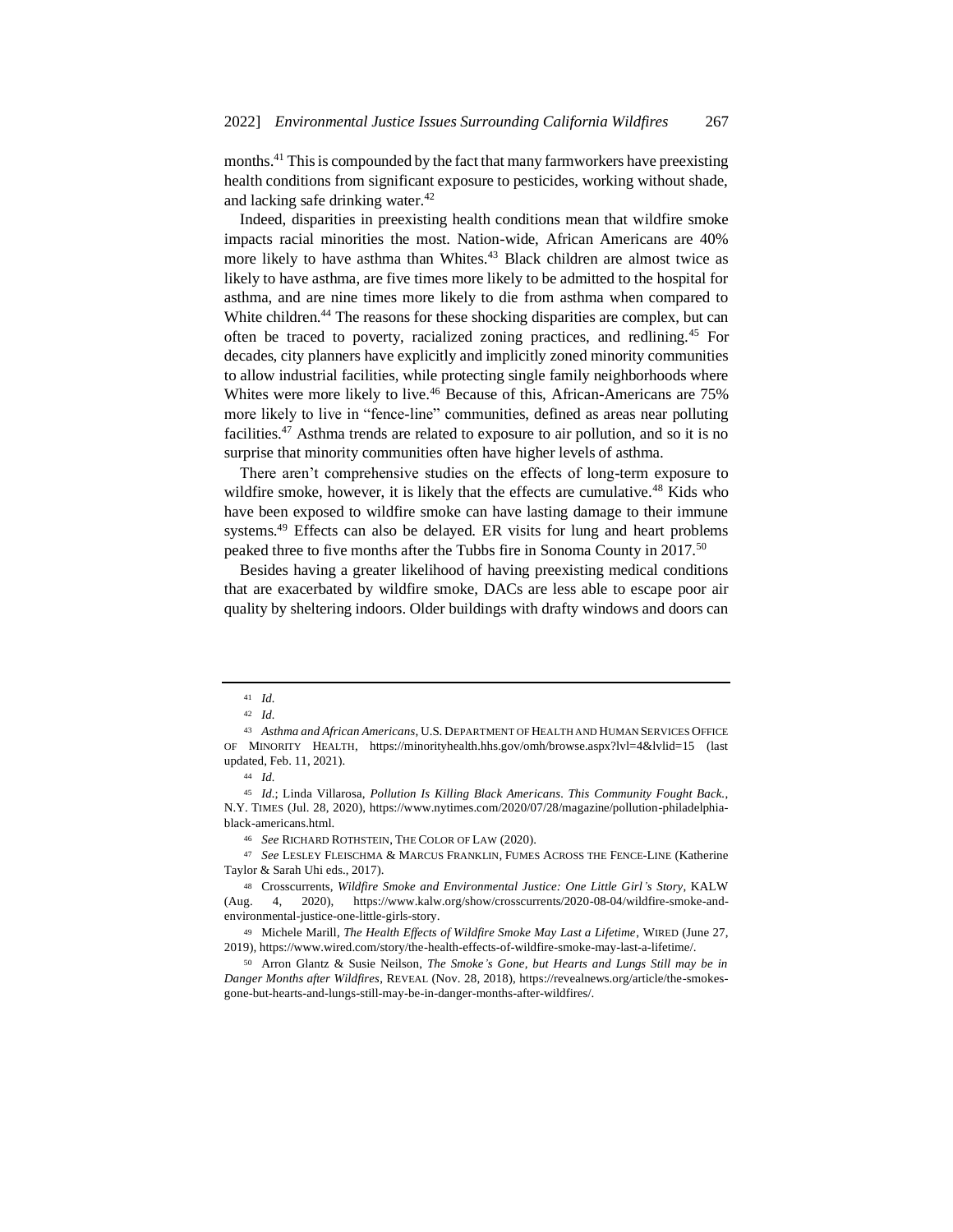lead to unhealthy levels of air pollution indoors.<sup>51</sup> Landlords in poor communities are unlikely to replace leaky windows or install expensive air filtration systems. This has led some communities to establish "Clean Air Centers" for residents to escape wildfire smoke.<sup>52</sup> However, considering the duration of smoke events, these are impractical solutions for people who must work during the day and sleep at home at night. $53$ 

Unfortunately, there are no easy solutions to give DACs relief from wildfire smoke. A stopgap measure would be to focus on improving indoor air quality for DACs, so residents can at least have a respite from smoke in their homes. One method of achieving this could be a state grant program to individuals or organizations to identify and address leaky homes. One such program was established with the passage of AB 617 in 2017, whereby the California Air Resources Board distributed funds to community organizations for technical assistance and to support communities severely impacted by poor air quality.<sup>54</sup> However, of the 29 applicants proposed to receive grants from the \$5 million appropriated in 2019, only one group's application summary mentioned addressing indoor air quality.<sup>55</sup> Without additional funding or a focus on community groups addressing indoor air pollution, AB 617 will be insufficient to address indoor air quality. Likely, a new, well-funded program specifically focused on improving indoor air quality would be needed to address this problem.

Another way the legislature might improve indoor air quality is to require landlords to implement solutions themselves. A bill could establish a renter's right to be free from air pollution within their home, require landlords to address the issue without raising rent, and establish an audit system to enforce the right. However, compared to a grant program, pursuing such a regulatory effort would likely face significant political and enforcement hurdles. The appeal of this option is that it mirrors other requirements that landlords provide safe premises, because having clean air indoors is indeed a safety issue. Building upgrades that reduce drafts also make buildings more energy efficient which would be an additional benefit of this requirement.

Unfortunately, addressing indoor air pollution only solves part of the problem of wildfire smoke because outdoor air quality would still harm anyone who has to go outside. As discussed in the introduction, the solutions to reducing wildfire are

<sup>51</sup> *Wildfires and Indoor Air Quality (IAQ)*, U.S. E.P.A., https://www.epa.gov/indoor-air-qualityiaq/wildfires-and-indoor-air-quality-iaq (last visited May 11, 2021).

<sup>52</sup> *See* CAL. AIR RES. BD., *Wildfire Smoke Clean Air Center Grant*, https://ww2.arb.ca.gov/ourwork/programs/wildfire-smoke-clean-air-center-grant (last visited Mar. 13, 2022).

<sup>53</sup> *Clean Air Centers Are Available to Get Away from Wildfire Smoke and Air Pollution*, BUENA VISTA NEIGHBORHOOD ASSOCIATION (Nov. 16, 2018), https://www.bvnasj.org/post/clean-aircenters-are-available-to-get-away-from-wildfire-smoke-and-air-pollution.

<sup>54</sup> *Community Air Grants*, CAL. AIR RES. BD., https://ww2.arb.ca.gov/capp-cag (last visited May 11, 2021).

<sup>55</sup> *2019 Community Air Grants Awardees*, CAL. AIR RES. BD., https://ww2.arb.ca.gov/ AB617\_2019CommunityAirGrantsAwardees (last visited May 11, 2021).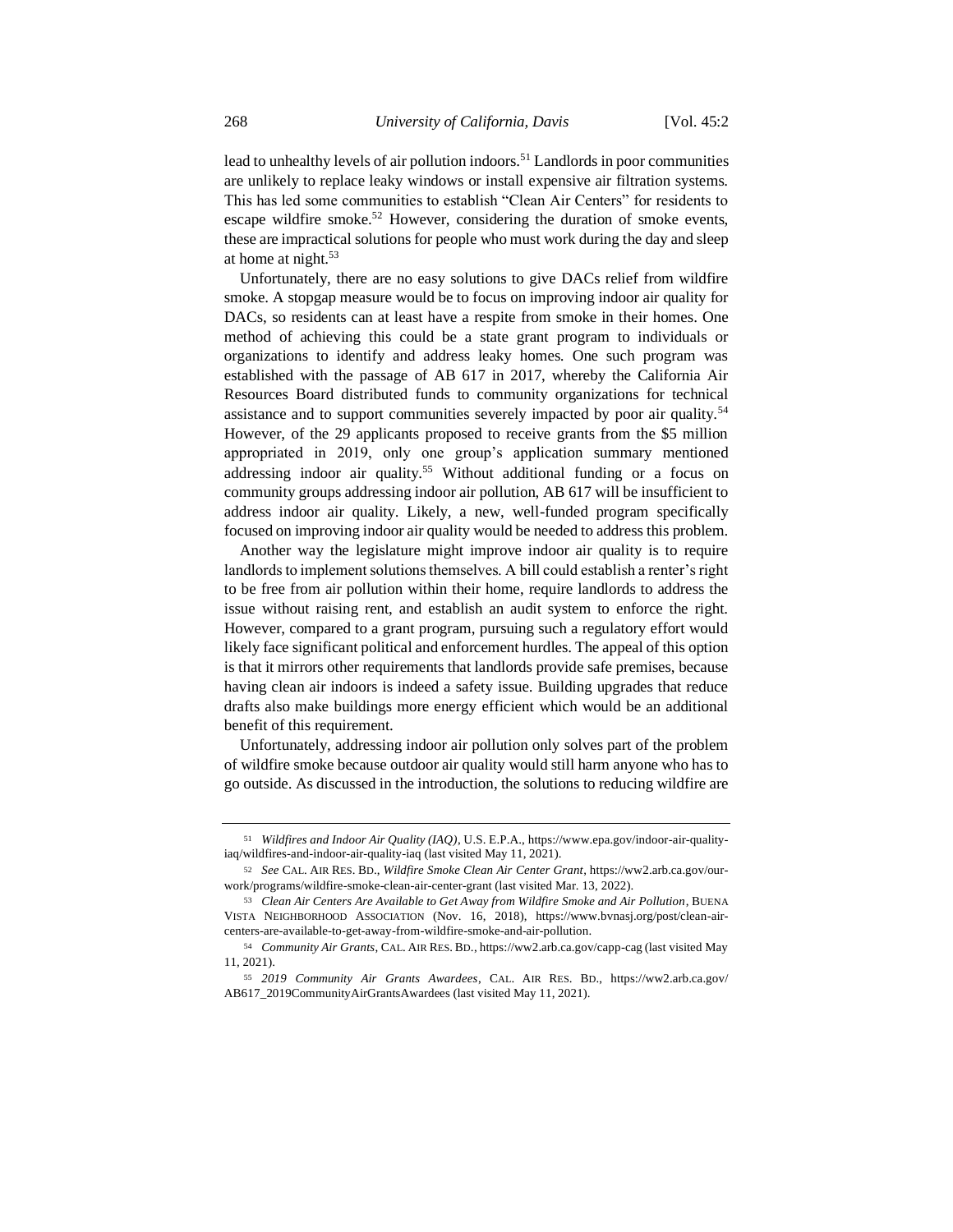generally fuels treatments, consisting mainly of forest thinning and controlled burns. These are expensive, especially because they are needed on such a large scale.<sup>56</sup> While relocation and smarter land development may address other wildfire environmental justice issues, it is almost impossible to escape wildfire smoke by moving, simply because of the great distances smoke can be transported. The only solution to reducing smoke exposure relies on reducing wildfires generally, which will require a significant investment in strategic fuels treatments statewide.

## III. DEFENDING AGAINST AND RECOVERING FROM WILDFIRE

In general, poor people tend to suffer disproportionately from natural disasters.<sup>57</sup> In the last two decades worldwide, people in low-income communities were three times more likely to die from natural disasters than those in affluent communities.<sup>58</sup> Because of this disparity, many scholars have reframed natural disasters by arguing they are not "natural;" the disaster is more dependent on the socioeconomics of the affected population rather than the natural event itself.<sup>59</sup>

In addition to the harmful effects of smoke, those who live in fire prone areas are exposed to the dangers of fire itself: property damage and loss, stress from evacuations, serious health effects, and death. A community's vulnerability to wildfire is influenced by its wealth.<sup>60</sup> Rural, low-income households are generally less able to protect themselves and recover from fires than wealthy households.<sup>61</sup> Low-income housing tends to be older and less likely to meet building codes designed to protect against fires such as having non-flammable roofs.<sup>62</sup> Lowincome homeowners are less likely to be able to maintain their defensible space, the 100-foot vegetation free buffer required by California Public Resources code section 4291 surrounding buildings in fire prone areas. $63$  In 2001, the National Fire Plan was established to offer grants to communities to help with fire education, preparedness, and prevention, but many DACs either did not know how to access these grants or have the matching funds sometimes required.<sup>64</sup> Affluent individuals and communities, on the other hand, can sometimes even afford to hire their own private firefighting crews; financing a niche but growing industry.<sup>65</sup> Because DACs are less able to prepare for wildfire, they are more

<sup>56</sup> Agee & Skinner, *supra* note 18, at 94.

<sup>57</sup> Davies et al., *supra* note 2, at 1.

<sup>58</sup> *Id.*

<sup>59</sup> *Id.* at 2.

<sup>60</sup> MAZUR ET AL., *supra* note 1, at 31.

<sup>61</sup> *Id.*

<sup>62</sup> *Id.*

<sup>63</sup> *Id.*

<sup>64</sup> *Id.* at 32*.*

<sup>65</sup> Ethan Varian, *While California Fires Rage, the Rich Hire Private Firefighters*, N.Y. TIMES (Oct. 31, 2019), https://www.nytimes.com/2019/10/26/style/private-firefighters-california.html.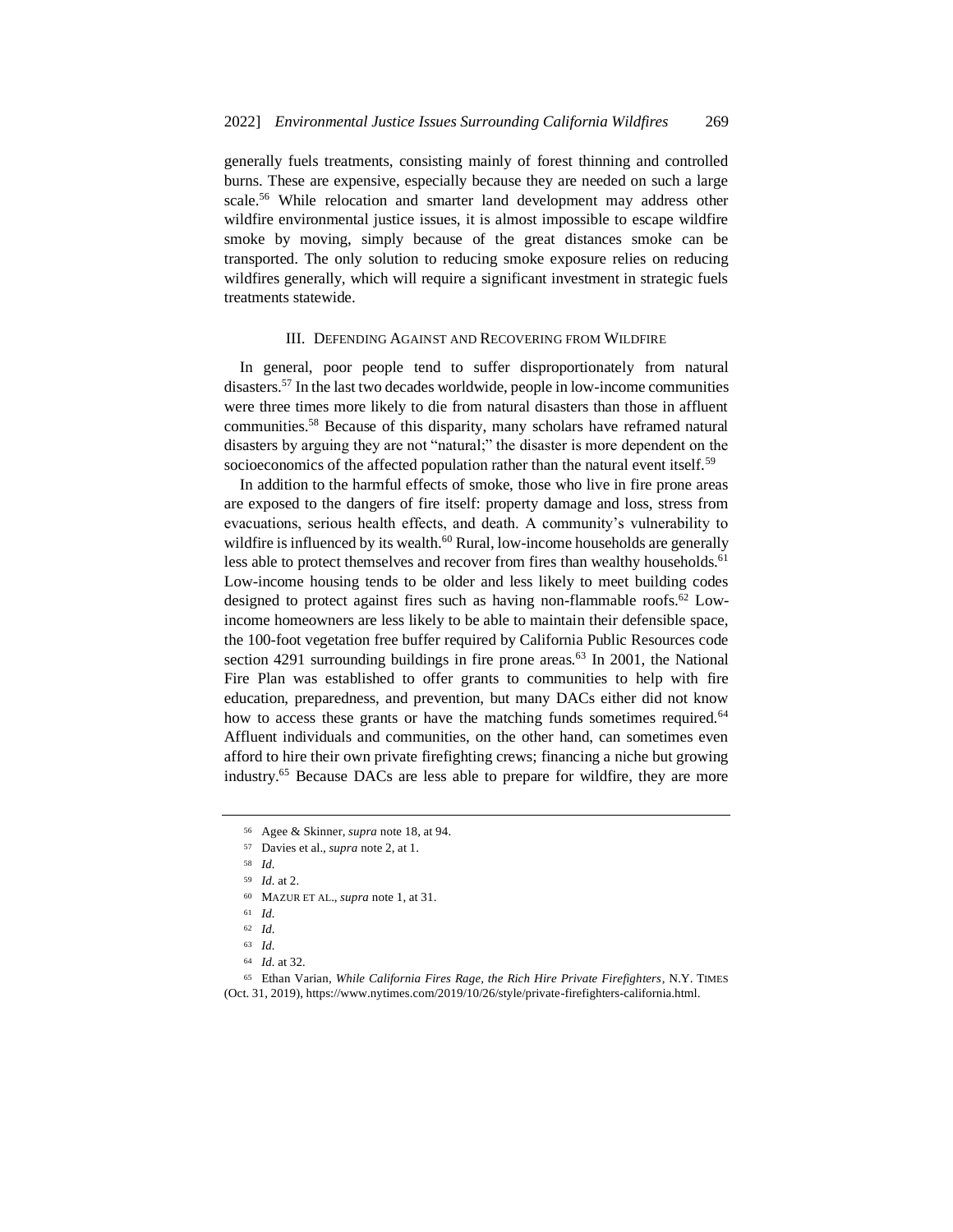likely to lose more of their assets during a fire than those who could afford these protections.<sup>66</sup>

One's ability to evacuate is also correlated with socioeconomic factors.<sup>67</sup> Those with low-incomes, the disabled, and the elderly are less likely to own or use technologies that can help alert them to an oncoming fire, when cell phones may not have service or an internet connection in rural areas.<sup>68</sup> This was an important factor contributing to the fact that the average age of those who died in the 2018 Camp Fire, the deadliest fire in California's history, was 71.<sup>69</sup> In addition, multiunit housing complexes can make evacuation more difficult because escape routes can be more crowded and building owners are less likely to implement fire mitigation.<sup>70</sup> The ability to evacuate is also correlated with race. A 2006 Harvard School of Public Health study showed that African-Americans and Latinx-Americans were 2-3 times more likely to need help evacuating than Whites.<sup>71</sup> Language barriers can also affect one's ability to evacuate if fire authorities don't translate evacuation notices or distribute them over mediums like radio stations which are more able to reach those in  $DACs$ .<sup>72</sup> Those without insurance may be more likely to remain in place during an evacuation order to try to defend their property.<sup>73</sup>

After a fire, recovery is often more difficult for poorer families. Low-income households are less likely to have adequate insurance to cover the immense losses sustained from a wildfire.<sup>74</sup> After an evacuation or loss of a home, low-income individuals are less able to afford gas and hotel rooms and are often unable to take time off work to address the pressing needs of their family or community.<sup>75</sup> After the 2017 Sonoma County wildfires in California, rental price gouging exacerbated the housing crisis for refugee families.<sup>76</sup> Education level also influences one's ability to recover. "In general, education improves access to relevant information, enlarging social networks that can facilitate recovery, and aiding in the navigation of bureaucratic hurdles."<sup>77</sup> Access to both private and public aid also favors wealthier families, perhaps because they are better able to navigate government

<sup>66</sup> MAZUR ET AL., *supra* note 1, at 31-32.

<sup>67</sup> Annie Lowrey, *What the Camp Fire Revealed*, ATLANTIC (Jan. 21, 2019), https://www.theatlantic.com/ideas/archive/2019/01/why-natural-disasters-are-worse-poor/580846/.

<sup>68</sup> *Id.*

<sup>69</sup> *Id.*

<sup>70</sup> Davies et al., *supra* note 2, at 5.

<sup>71</sup> *See* MAZUR ET AL., *supra* note 1, at 32.

<sup>72</sup> Davies et al., *supra* note 2, at 9.

<sup>73</sup> *See*, *e.g.*, Dale Kasler, California's Wildfire Insurance Crisis is Easing. Why Some Carriers are Returning, SAC. BEE, (Nov. 13, 2021) https://www.sacbee.com/news/california/ fires/article255272796.html.

<sup>74</sup> MAZUR ET AL., *supra* note 1, at 32.

<sup>75</sup> Lowrey, *supra* note 67.

<sup>76</sup> Davies et al., *supra* note 2, at 2.

<sup>77</sup> *Id.* at 5.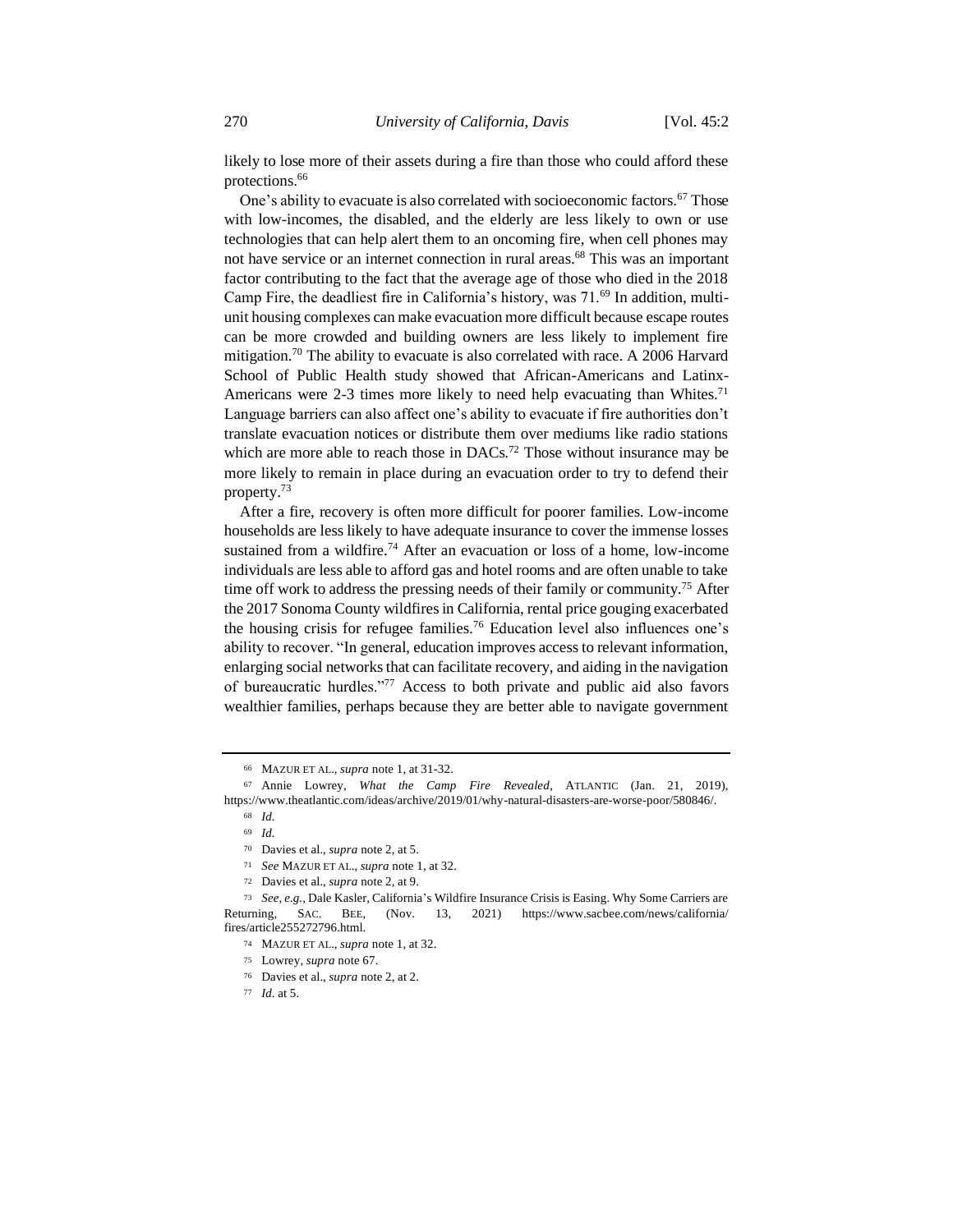bureaucracies.<sup>78</sup> Indeed, families who rent are often ineligible for federal assistance available to homeowners to recover after a fire.<sup>79</sup>

Solutions to community vulnerability generally center on education, community organizing, and grants to help with the costs of fireproofing buildings. For example, California Department of Forestry and Fire Protection ("CAL FIRE") awards grants to fire prevention projects statewide.<sup>80</sup> Last year the program awarded \$43.5 million dollars to projects ranging from fuel reduction and maintaining fire breaks to fire education.<sup>81</sup> Although the program has a particular focus on DACs, accessing the funds requires submitting a detailed application, including a thorough project description.<sup>82</sup> CAL FIRE offers online workshops to help communities draft their applications,<sup>83</sup> but these may not be accessible enough to facilitate DACs submitting applications because rural communities often do not have reliable internet access.<sup>84</sup>

Federal disaster relief, meanwhile, primarily focuses on aid after a natural disaster has occurred. The Federal Emergency Management Agency ("FEMA") typically works by responding immediately to a disaster, and spends the next 18 months cleaning up, helping victims, and starting the rebuilding process.<sup>85</sup> After the Camp Fire in 2018, FEMA spent \$85 million in emergency aid and gave out an additional \$370 in loans.<sup>86</sup> One estimate by a reinsurance company put the total losses of the Camp fire at \$16.5 billion.<sup>87</sup> Compared to the \$43.5 million given out state wide in 2020 by CAL FIRE for fire prevention,<sup>88</sup> the funding of costs to recover from a wildfire are an order of magnitude larger. This disparity between preparation and recovery expenditures are also exemplified in the Forest Service's annual budget.<sup>89</sup> In 2020, the Forest Service spent \$2.4 billion on firefighting,

<sup>86</sup> *Id.* 

<sup>87</sup> Associated Press, *California Wildfire was World's Costliest Natural Disaster in 2018, Insurer Says*, NBC NEWS (Jan. 8, 2019), https://www.nbcnews.com/news/us-news/california-wildfire-wasworld-s-costliest-natural-disaster-2018-insurer-n956376.

<sup>89</sup> FY 2020 BUDGET JUSTIFICATION, U.S. FOREST SERV. (Mar. 2019), https://www.fs.usda.gov/sites/default/files/media\_wysiwyg/usfs-fy-2020-budget-justification.pdf.

<sup>78</sup> *See* Lowrey, *supra* note 67.

<sup>79</sup> Davies et al., *supra* note 2, at 2.

<sup>80</sup> *Wildfire Prevention Grants Program*, CAL FIRE, https://www.fire.ca.gov/grants/fireprevention-grants/ (last visited May 11, 2021).

<sup>81</sup> CAL FIRE News Release: CAL FIRE Awards \$43.5 million in Local Fire Prevention Grants, CAL FIRE (Mar. 10, 2020).

<sup>82</sup> CAL FIRE, *supra* note 80.

<sup>83</sup> *Id.* 

<sup>84</sup> *Bridging the Digital Divide for all Americans*, FED. COMMC'N COMM'N., https://www.fcc.gov/about-fcc/fcc-initiatives/bridging-digital-divide-all-americans (last visited May 11, 2021).

<sup>85</sup> Kirk Siegler, *Rethinking Disaster Recovery After a California Town is Leveled by Wildfire*, NAT'L PUB. RADIO (May 28, 2019), https://www.npr.org/2019/05/28/724404528/rethinking-disasterrecovery-after-a-california-town-is-leveled-by-wildfire.

<sup>88</sup> CAL FIRE, *supra* note 81.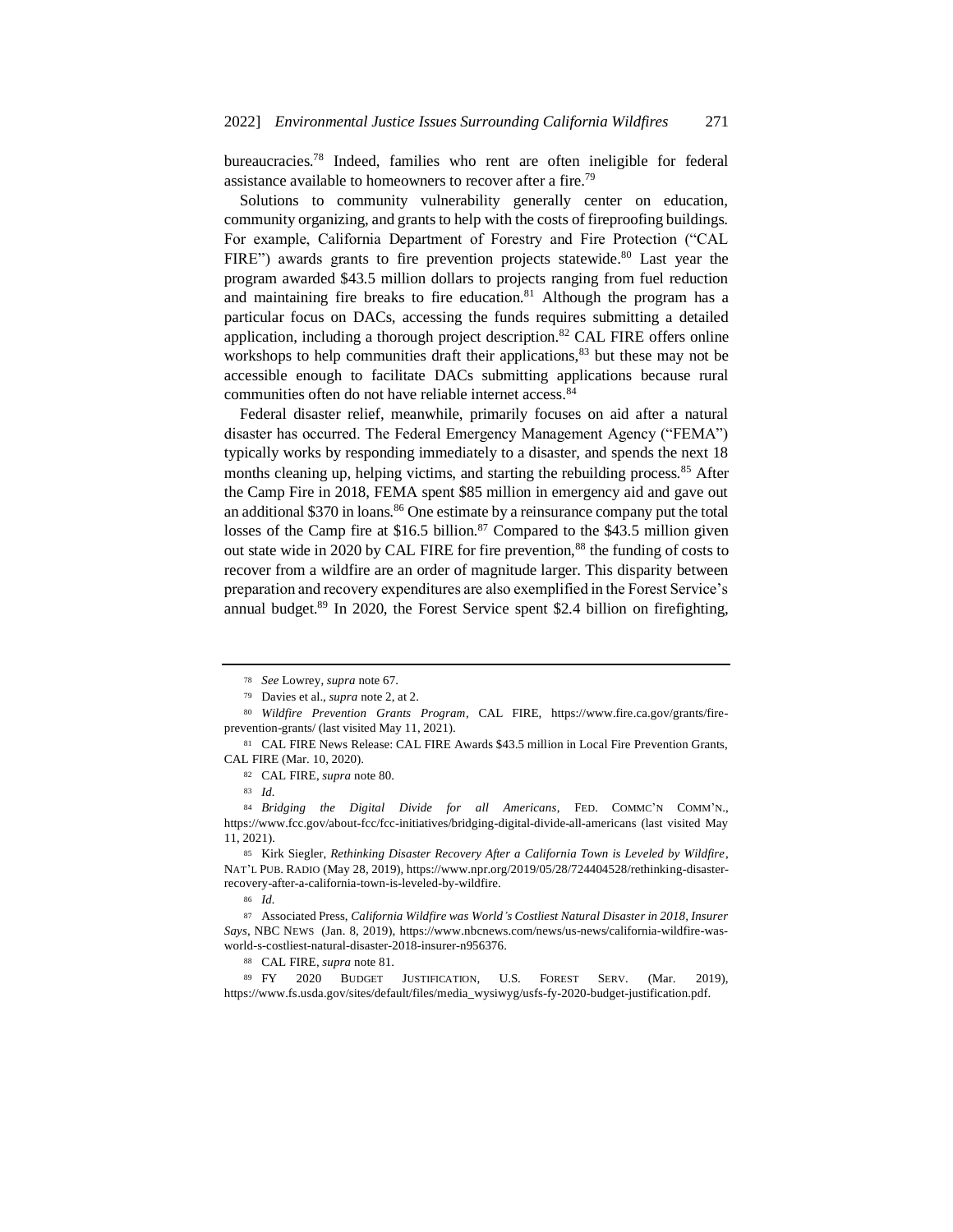almost half of its \$5.14 billion total budget.<sup>90</sup> Of the \$1.9 billion spent on forest management, only \$450 million was spent to directly address hazardous fuel conditions in the national forests.<sup>91</sup>

Not only is the focus on recovery spending over preparedness an imprudent way to address wildfire, it is poor fiscal policy. It should not come as a surprise that disaster spending is increasing with climate change.<sup>92</sup> On the current trajectory, wildfires will continue to worsen in the short term.<sup>93</sup> Disaster experts advise that we should be spending billions of dollars up front to prepare for disasters rather than simple spending money to recover and returning to our usual practices.<sup>94</sup> Bob Fenton, a current FEMA administrator, put it succinctly in an interview with NPR: "We've done a lot of work over the years to help people respond or rebuild. But how do we get them to plan better, prepare better and mitigate against future disasters?"<sup>95</sup>

While more money must be spent preparing communities for fire, such as CAL FIRE's grant program, we must allocate more money to reduce fuel loads in forests so that high severity fires don't start in the first place. While fuel treatment at a level that would make a meaningful difference statewide would be expensive, leaving communities fire prone and paying the costs in recovery and lives is far more costly.

Another way to address the costs of wildfire is to reduce the number of California residents living in fire prone areas. While this would not reduce the number or severity of wildfires themselves, preventing development in the WUI and encouraging relocation of communities in these areas would go a long way to preventing both property damage and loss of life when fires do burn. However, encouraging relocation raises significant ethical questions about who deserves to live in fire prone areas.

## IV. DELIVERING ELECTRICITY TO THE WUI AS A CASE STUDY FOR ALLOCATING RISK EQUITABLY

Electrical transmission lines represent a significant ignition source for wildfire. In three and a half years, California's three largest utilities ignited more than 2,000 fires through their equipment.<sup>96</sup> After the resulting liability determinations, these ignitions led to Pacific Gas and Electric ("PG&E") filing for bankruptcy in 2019.<sup>97</sup>

<sup>90</sup> *Id.*

<sup>91</sup> *Id.*

<sup>92</sup> Siegler, *supra* note 85.

<sup>93</sup> *Id.*

<sup>94</sup> *Id.*

<sup>95</sup> *Id.* 

<sup>96</sup> Taryn Luna, *California Utility Equipment Sparked More Than 2,000 Fires in Over Three Years,* L.A. TIMES (Jan. 28, 2019), https://www.latimes.com/politics/la-pol-ca-california-utilitieswildfires-regulators-20190128-story.html.

<sup>97</sup> Dellinger, *supra* note 28, at 11003.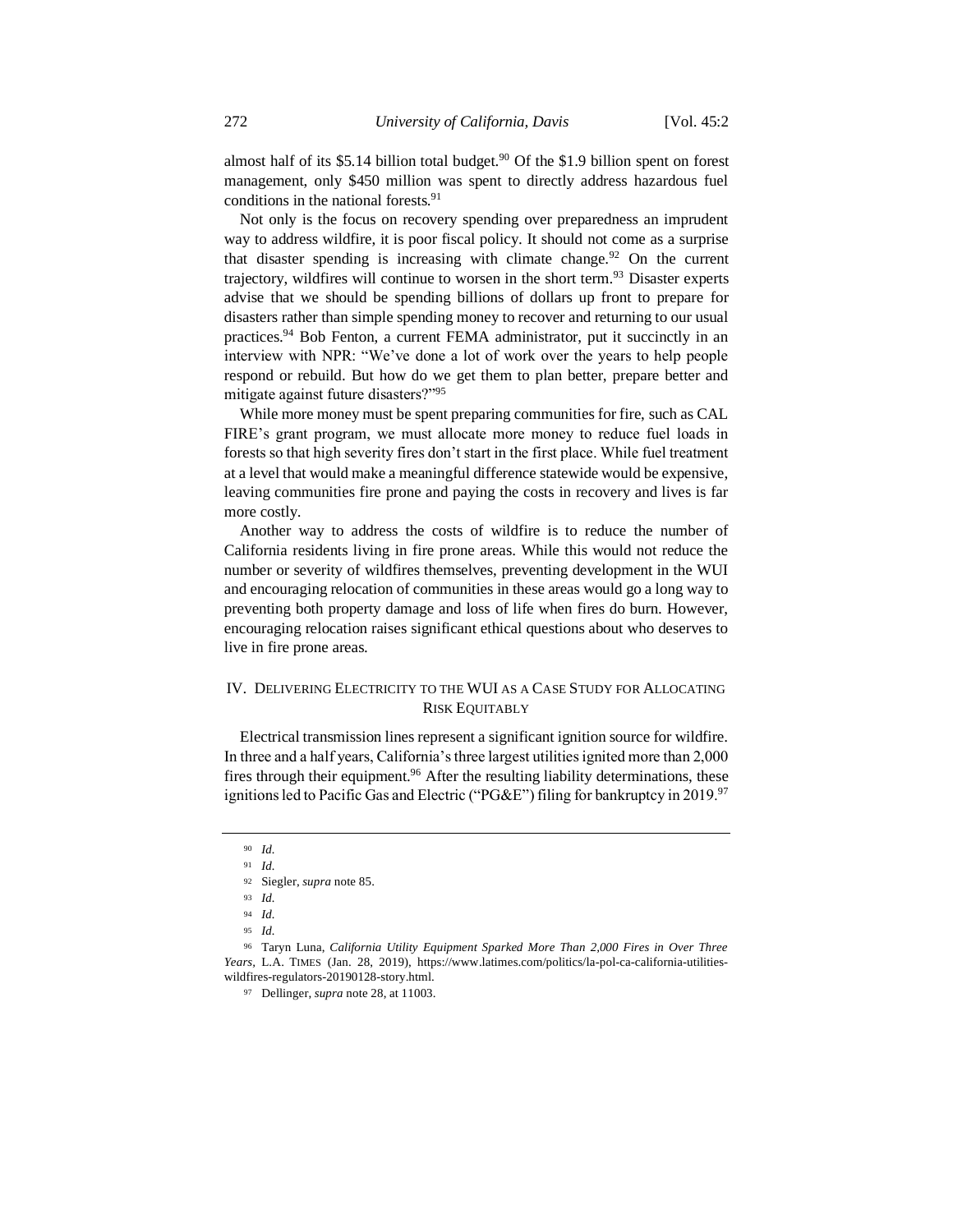However, in the past decade, the state's largest electricity companies have resisted regulations and infrastructure changes that would have addressed fire risk.<sup>98</sup> For example, in 2011 PG&E fought a proposal that would have required it to report every fire its electrical equipment caused and opposed a plan requiring it to have a formal fire prevention plan.<sup>99</sup> Because PG&E could have made necessary infrastructure improvements to lessen the risk of fire ignition and then simply charged its customers, $100$  it is unclear why the company was so resistant to implementing necessary improvements. Perhaps it feared that raising rates would anger customers or believed that the risk of catastrophic fires was not high. Whatever the internal rationale, it was neither a responsible decision in terms of the safety of its customers, nor a shrewd business decision. The Camp Fire killed at least 86 people with another 50 deaths linked to the fire as well.<sup>101</sup> After filing for bankruptcy, PG&E is \$38 billion in debt including \$13.5 billion owed to compensate fire victims after pleading guilty to 84 manslaughter counts.<sup>102</sup> With lives of Californians at stake, as well as billions of dollars in property damage, utilities and legislatures have a duty to reform the way these massive risks are allocated to share these costs more equitably among those most responsible for creating the risks.

California's three biggest energy companies are investor-owned utilities ("IOU"), meaning that they are private corporations, but they do not profit off energy sales.<sup>103</sup> They are, however, allowed a regulated profit when they invest in infrastructure such as transmission lines and electric car charging stations.<sup>104</sup> In California, when a public entity damages private property for the public's good, that property owner may bring an inverse condemnation suit against the public entity for compensation.<sup>105</sup> Although they are private companies, California

<sup>98</sup> Katie Worth et al., *"Deflect, Delay, Defer": Decade of Pacific Gas & Electric Wildfire Safety Pushback Preceded Disasters*, PBS FRONTLINE (Aug. 18, 2020), https://www.pbs.org/wgbh/frontline/ article/pge-california-wildfire-safety-pushback/.

<sup>99</sup> *Id.*

<sup>100</sup> *Id.*

<sup>101</sup> Associated Press, *Death Toll in Camp Fire Probably Includes 50 More People, Report Says*, L.A. TIMES (Feb. 11, 2020), https://www.latimes.com/california/story/2020-02-11/death-toll-incamp-fire-probably-includes-50-more-people-report-says.

<sup>102</sup> J.D. Morris, *PG&E, a 'Killer Company,' Admits to 85 Felony Counts. Now What*?, S.F. CHRONICLE (last updated Mar. 29, 2020) https://www.sfchronicle.com/business/article/PG-E-a-killercompany-admits-to-85-felony-15163078.php; George Avalos, *PG&E Emerges From Bankruptcy, Pays \$5 Billion into Wildfire Fund*, MERCURY NEWS (Jul. 1, 2020),

https://www.mercurynews.com/2020/07/01/pge-emerges-from-bankruptcy-5-billion-wildfire-fundfire/.

<sup>103</sup> Sammy Roth, *California's Biggest Utilities are Losing Their Monopolies. Is that a Good Thing?*, L.A. TIMES (Feb. 7, 2019), https://www.latimes.com/business/la-fi-monopoly-utilitiescalifornia-20190207-story.html.

<sup>104</sup> *Id.*

<sup>105</sup> CAROLYN KOUSKY ET AL., UNIVERSITY OF PENNSYLVANIA WHARTON RISK MANAGEMENT AND DECISION PROCESSES CENTER, WILDFIRE COSTS IN CALIFORNIA: THE ROLE OF ELECTRIC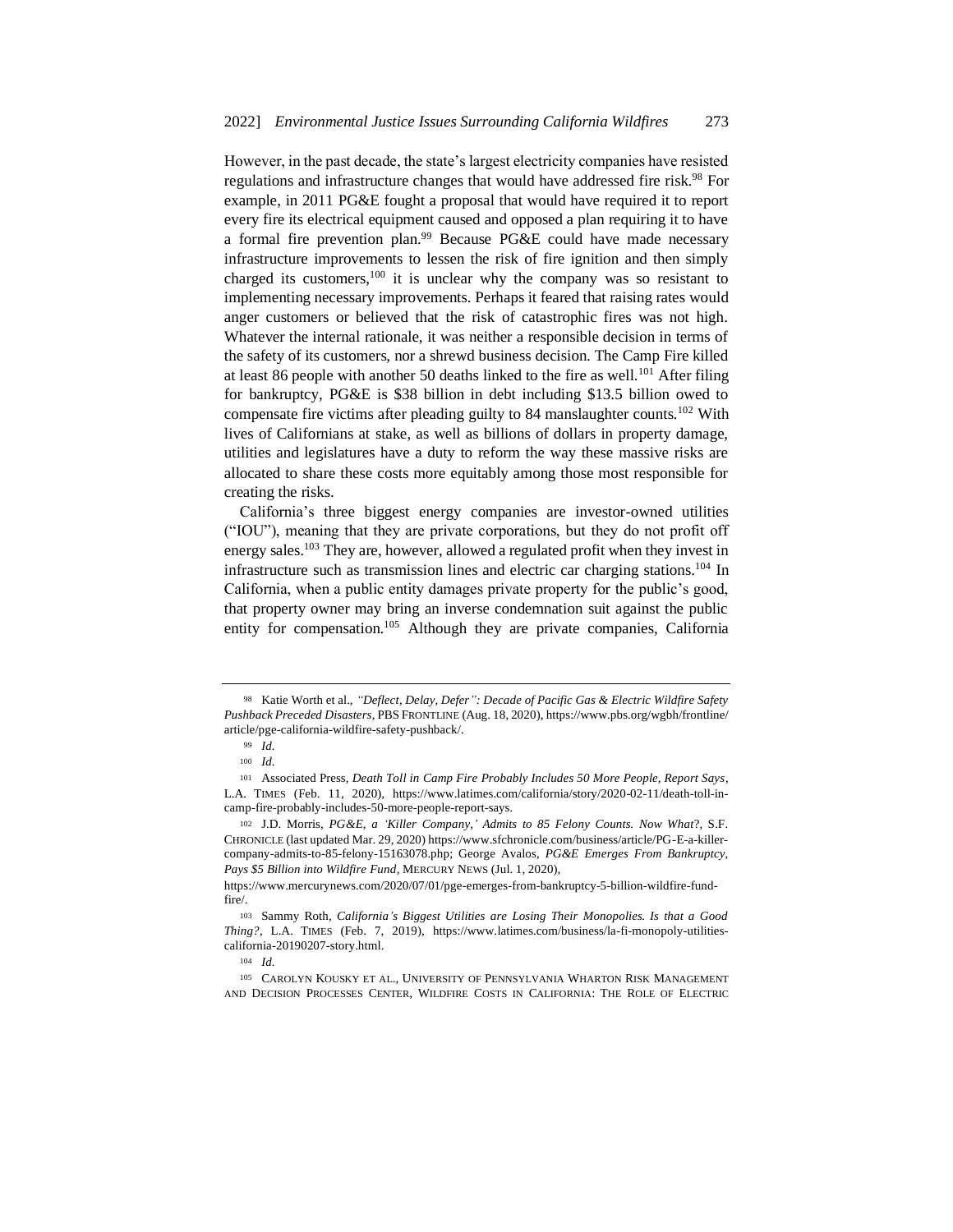courts treat IOUs as if they were public entities for inverse condemnation suits because the State has granted them a monopoly, they provide a public service, and are they able to raise rates to spread the costs of the damage among beneficiaries.<sup>106</sup> Because inverse condemnation suits have a strict liability standard, electric utilities must pay for property damage caused wildfire sparked by their equipment even if they were not negligent in maintaining that equipment.<sup>107</sup> This creates a legal mechanism whereby an IOU (and therefore all of its customers) must pay for all property damage after a wildfire ignited by its equipment, even if the utility was following all existing fire safety regulations.<sup>108</sup>

After the Camp Fire, the California legislature passed AB 1054 to reform utility regulations to incentivize utilities to invest in fire safety measures. The bill establishes a \$21 billion Wildfire Fund which utilities can access to more quickly pay claims arising from wildfire damage.<sup>109</sup> To access the fund, utilities must spend a combined \$5 million over three years to reduce wildfire risk as well as tie executive compensation to the utility's fire safety record.<sup>110</sup> Utilities may charge customers for the mitigation measures though they won't be able to earn a profit on these improvements.<sup>111</sup> The fund itself will be paid for by an extension of an existing \$2.50 monthly charge to utility customers.<sup>112</sup>

The benefits of AB 1054 are that it incentivizes utilities to spend money preventing wildfire rather than the inevitably larger sums in paying out inverse condemnation claims after one. This benefits ratepayers because they are ultimately responsible for paying for the costs of wildfire, and, allocating more money to prevention rather than response will, in theory, save them money. Indeed, it is customers that are harmed when a utility like PG&E goes bankrupt or has such poor credit worthiness that borrowing money necessary to run the business costs substantially more, because these costs are passed on to customers in their rates.<sup>113</sup> Although current PG&E customers have been significantly harmed by its poor management decisions in failing to recognize the significant risk of its equipment starting a wildfire, allowing it to fail only hurts them more.<sup>114</sup> AB 1054 is expensive; however, in attempting to incentivize fire prevention rather than fire response, it will hopefully reduce customer costs in the long term.

UTILITIES (2018), https://riskcenter.wharton.upenn.edu/wp-content/uploads/2018/08/Wildfire-Costin-CA-Role-of-Utilities-1.pdf.

<sup>106</sup> Pac. Bell Tel. Co. v. S. Cal. Edison Co., 208 Cal. App. 4th 1400, 1406-07 (2012); Barham v. S. Cal. Edison Co., 74 Cal. App. 4th 744, 753-54 (1999); *see also* Margaret Peloso & Kristen Miller, *Unnatural Disaster*, ENV'T. F., May-June 2018, at 27.

<sup>107</sup> Dellinger, *supra* note 28, at 11007.

<sup>108</sup> *Id.* 

<sup>109</sup> *Id.* at 11003.

<sup>110</sup> *Id.*

<sup>111</sup> *Id* at 11008*.* 

<sup>112</sup> *Id.*

<sup>113</sup> *Id.* at 11009.

<sup>114</sup> *Id.*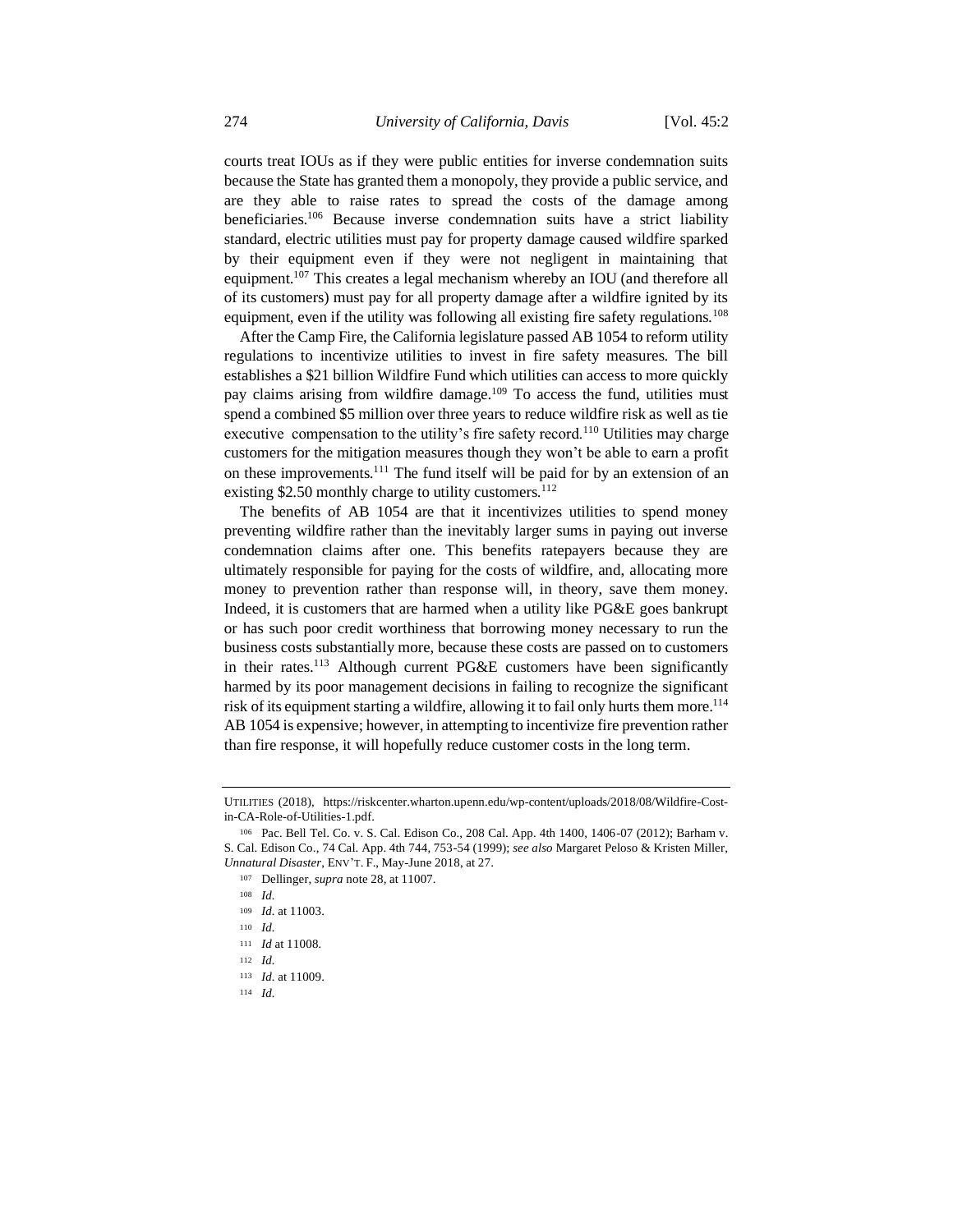AB 1054 fails, however, to distribute these costs fairly. While AB 1054 may reduce costs in the long term by prioritizing fire prevention, it still leaves the strict liability standard for inverse condemnation suits in place. This continues the scheme whereby all utility customers end up sharing the risk of delivering electricity to fire prone areas, by making it easy for property owners to seek compensation.<sup>115</sup> This situation is an environmental justice issue because those living in urban and other non-fire prone areas are paying a higher energy bill so that electricity can be delivered to those living in the WUI, who are incurring the fire risk.<sup>116</sup> These additional costs hurt DACs and the urban poor the most because their livelihoods depend on smaller financial margins. If this strict liability standard were changed to a negligence standard (as it is in almost every other state besides California),<sup>117</sup> it would make it more difficult for property owners to seek compensation from the utility and therefore have to bear or insure these costs themselves.<sup>118</sup> In a comment in the Environmental Law Reporter, Myanna Dellinger highlights this environmental justice issue.<sup>119</sup> "In the context of wildfires and their resulting costs, this has become an issue of some people imposing lifestyle costs—in this context, life in the WUI—on people who do not have the means, ability, or desire to live in parts of the country that present very well-known wildfire risks and costs."<sup>120</sup>

However, the issue of poorer urbanites subsidizing the costs of electricity delivery to wealthy WUI residents may not be a complete picture. Not all those who live in fire prone areas are wealthy or recent transplants. There are many disadvantaged rural communities inhabited by those who are suffering economically from shifting jobs markets, especially with the decline of the timber industry in the West. As many of these people have lived in rural areas for generations, well before wildfire risk had escalated to  $21<sup>st</sup>$  century levels, they have not been in a position to make the same informed choice to incur fire risk as those more wealthy, recent transplants.

For these communities, there is a different environmental justice story. Their predecessors moved to rural areas for farming, ranching, or logging jobs at a time when fire danger was not as high. After decades of fire suppression by relatively uninformed public agencies, the landscapes surrounding their communities have become much more fire prone. Meanwhile, responsibility for climate change that has created longer, dryer fire seasons lies with wealthy societies worldwide. Perhaps it justified that these communities have their electricity delivery subsidized by Californians and Americans generally, because our society as a

<sup>115</sup> *Id.* at 11012.

<sup>116</sup> *Id.*

<sup>117</sup> *Id.* at 11011.

<sup>118</sup> *Id.* at 11012.

<sup>119</sup> *Id.* at 11013-14.

<sup>120</sup> *Id.*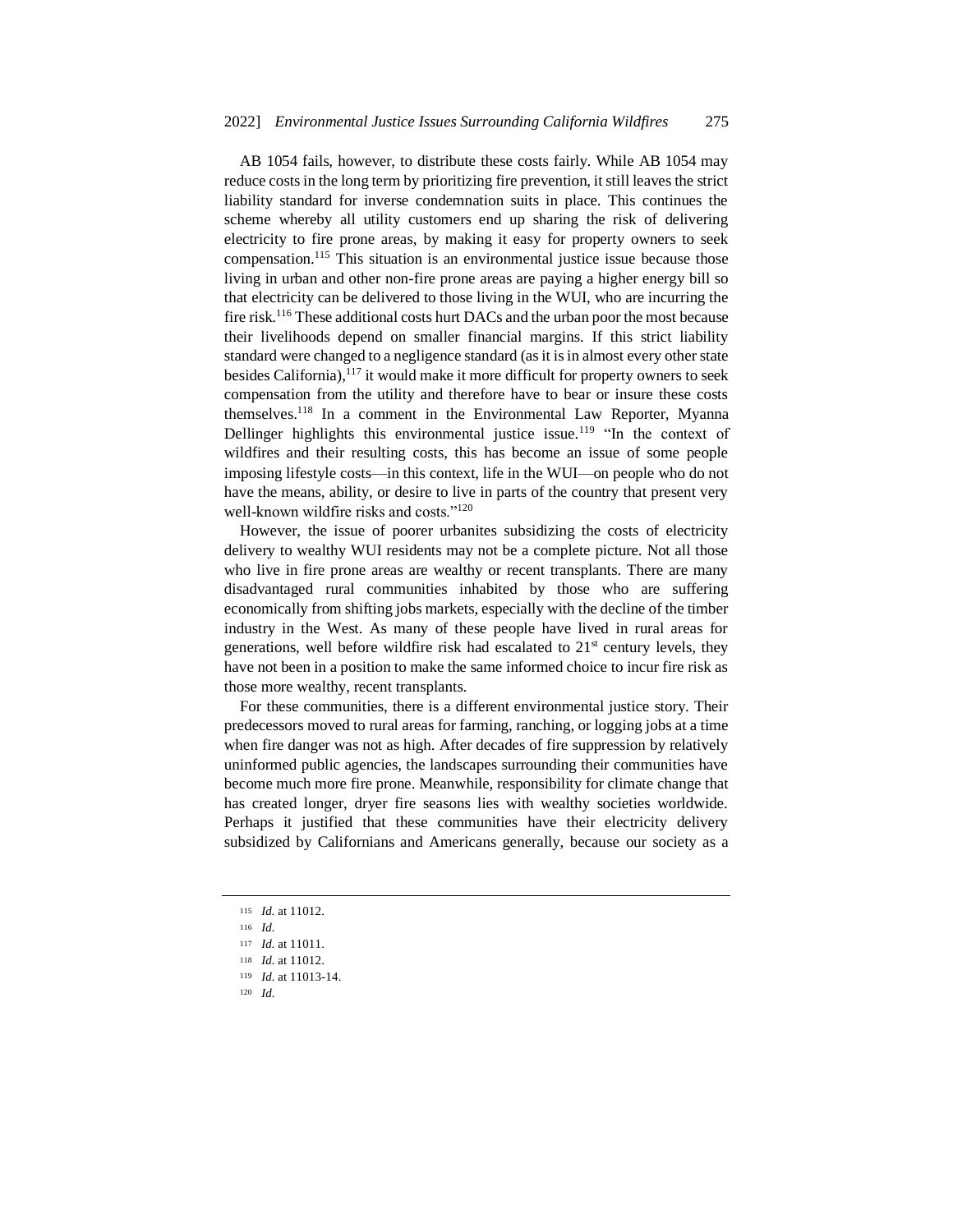whole is responsible for both the climate and forest conditions that created this high fire risk.

Understanding the relative weight of these two opposing environmental justice issues requires an understanding of the demographics of the WUI and other wildland areas. In general, "[w]hile fire-prone places in the U.S. are more likely to be populated by higher-income groups, this fact threatens to overshadow the thousands of low-income individuals who also live in fire-prone places but lack the resources to prepare or recover from fire."<sup>121</sup> In their study comparing social vulnerability factors with wildfire vulnerability, Ian Davies et al. found that while there are no clear large scale geographic patterns, smaller patterns show where DACs are particularly vulnerable to wildfire.<sup>122</sup> For example, while exurban communities east of California's San Francisco Bay Area have similar wildfire potential as rural eastern California and Nevada's Sierra Nevada mountain communities, the poorer economic conditions of the eastern Sierra Nevada mountains mean that these communities are far more vulnerable to wildfire.<sup>123</sup> There are racial disparities as well. The more a community is made up of Whites or Asians/Pacific Islanders, the lower the probability that this community is vulnerable to wildfire.<sup>124</sup> Conversely, higher proportions of Blacks, Hispanics, or Native Americans correspond to higher vulnerability scores.<sup>125</sup> These patterns are not only explained by lower real-estate prices in fire-prone areas, they are often due to historical patterns of displacement.<sup>126</sup> For example, Native Americans are particularly vulnerable to wildfire after their forced relocation to federal Indian reservations where high fire potential is compounded by high social vulnerability.<sup>127</sup>

Overall, the majority of the estimated 29 million people living in fire prone areas across the US are white and socioeconomically secure.<sup>128</sup> However, a focus on this majority misses a significant portion of Americans (roughly 12 million) who are particularly vulnerable to wildfire because of socioeconomic factors.<sup>129</sup> Indeed, "inhabitants with the lowest adaptability even in these moderately fireprone landscapes are particularly vulnerable to wildfire and should be central to our understanding of fire disasters."<sup>130</sup> In other words, while there may be fewer individuals socially vulnerable to wildfire living in the WUI, the relative impacts on them are greater.

- <sup>121</sup> Davies et al., *supra* note 2, at 2.
- <sup>122</sup> *Id.* at 6.
- <sup>123</sup> *Id.*
- <sup>124</sup> *Id.* at 8-9.
- <sup>125</sup> *Id.*
- <sup>126</sup> *Id.* at 8.
- <sup>127</sup> *Id.* at 8-9.
- <sup>128</sup> *Id.* at 8.
- <sup>129</sup> *Id.*
- <sup>130</sup> *Id.*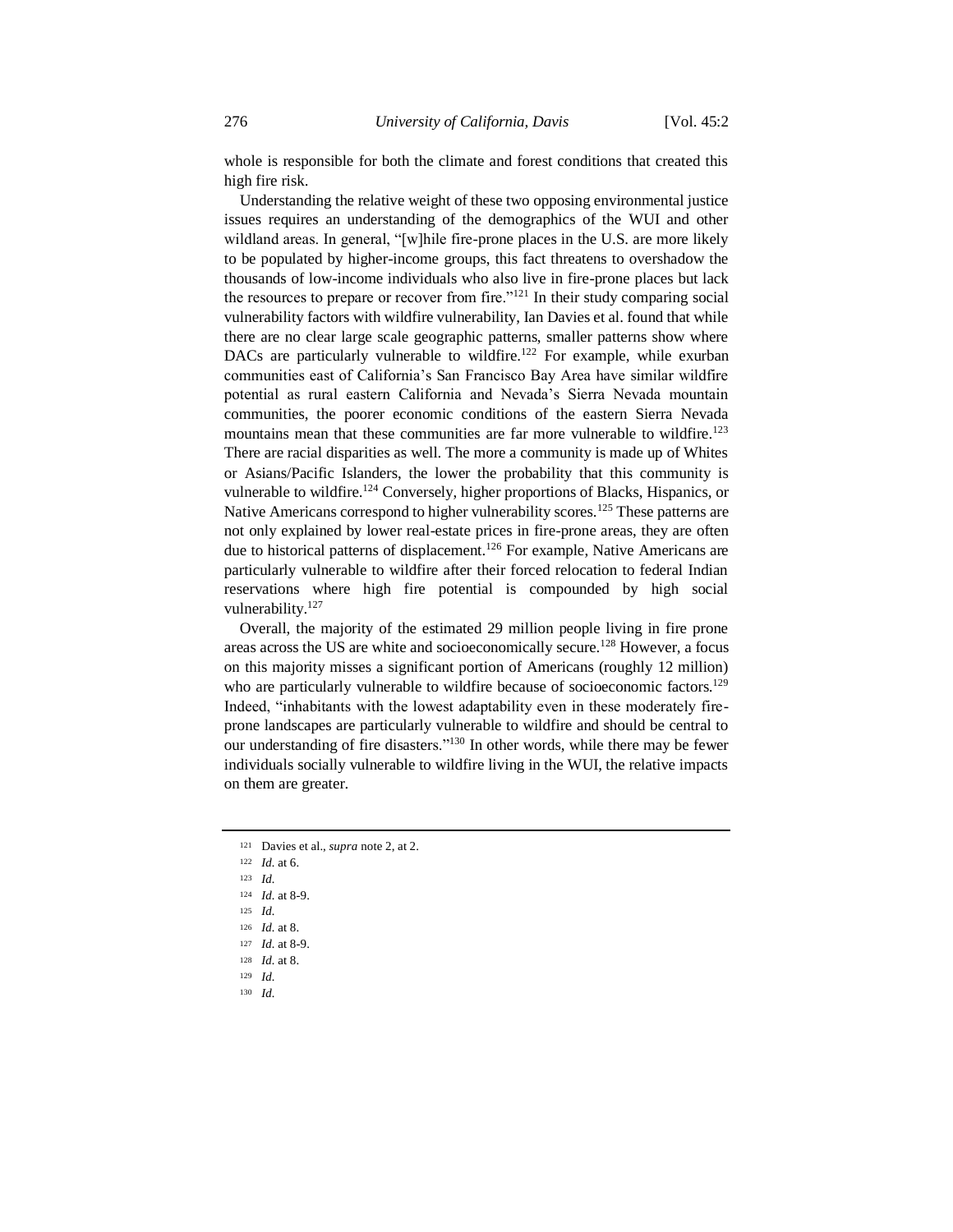Consequently, removing the strict liability standard for utilities would make it more difficult for these DACs to recover from wildfires, especially because they are less likely to have insurance.<sup>131</sup> While this would help address the environmental justice issue where poor urban communities subsidize the fire risk of wealthy WUI communities, it would exacerbate an environmental justice issue for socially vulnerable WUI communities. A legislative solution to this may be to establish an insurance system for low income WUI communities as part of our social safety net. This could be tailored such that wealthier Californian's living in the WUI are taxed to help bear the insurance costs for their more vulnerable neighbors. This could be justified because recent, affluent WUI transplants have spread fire resources thinner, by increasing the number of structures that need to be protected during a wildfire. Helping bear this increased risk on disadvantaged rural communities by subsidizing their fire insurance could be an equitable way to allocate increased wildfire risk.

#### V. PRISONERS FIGHTING FIRE

Another environmental justice issue surrounding wildfire is California's use of prison labor to fight fire. The 13<sup>th</sup> Amendment abolished slavery in the US except as a punishment for a crime.<sup>132</sup> The use of prison labor has long been a low cost way for governments and private entities to expand infrastructure (including bigger prisons), manufacture commodities (everything from license plates to the office furniture at the state capital), and respond to natural disasters.<sup>133</sup> California has had inmate firefighting crews for 80 years, at times making up to 25 percent of California's wildland firefighting force.<sup>134</sup> As of May, 2021, there were approximately 900 inmates qualified to fight fires, a decrease from 2,200 in 2020, perhaps due to COVID 19 safety issues.<sup>135</sup>

Inmate firefighting crews are jointly operated by California Department of Corrections and Rehabilitation ("CDCR"), CAL FIRE, and Los Angeles County Fire Department.<sup>136</sup> There are 35 fire camps located in 25 counties across the state, all minimum security facilities.<sup>137</sup> Inmates must volunteer to work for the fire

<sup>131</sup> MAZUR ET AL., *supra* note 1, at 31-32.

<sup>132</sup> U.S. CONST. amend. XIII.

<sup>133</sup> *Dignity for Incarcerated Workers*, DREAM CORPS JUSTICE, https://www.thedreamcorps.org/our-programs/justice/campaigns/california-policy/dignity-forincarcerated-workers/ (last visited Mar. 17, 2022).

<sup>134</sup> *Conservation (Fire) Camps*, CAL. DEP'T. CORR. AND REHAB., https://www.cdcr.ca.gov/facility-locator/conservation-camps/; Amy Goodman & Denis Moynihan, *Prisoners fighting California wildfires face climate injustice*, RABBLE (Sept. 18, 2018), https://rabble.ca/columnists/2018/09/prisoners-fighting-california-wildfires-face-climate-injustice.

<sup>135</sup> CAL. DEP'T. CORR. AND REHAB., *supra* note 134; Ryan Sabalow & Jason Pohl, *California Severely Short on Firefighting Crews After COVID-19 Lockdown at Prison Camps*, SAC. BEE (July 4, 2020), https://amp.sacbee.com/news/california/fires/article243977827.html.

<sup>136</sup> CAL. DEP'T. CORR. AND REHAB., *supra* note 134.

<sup>137</sup> *Id.*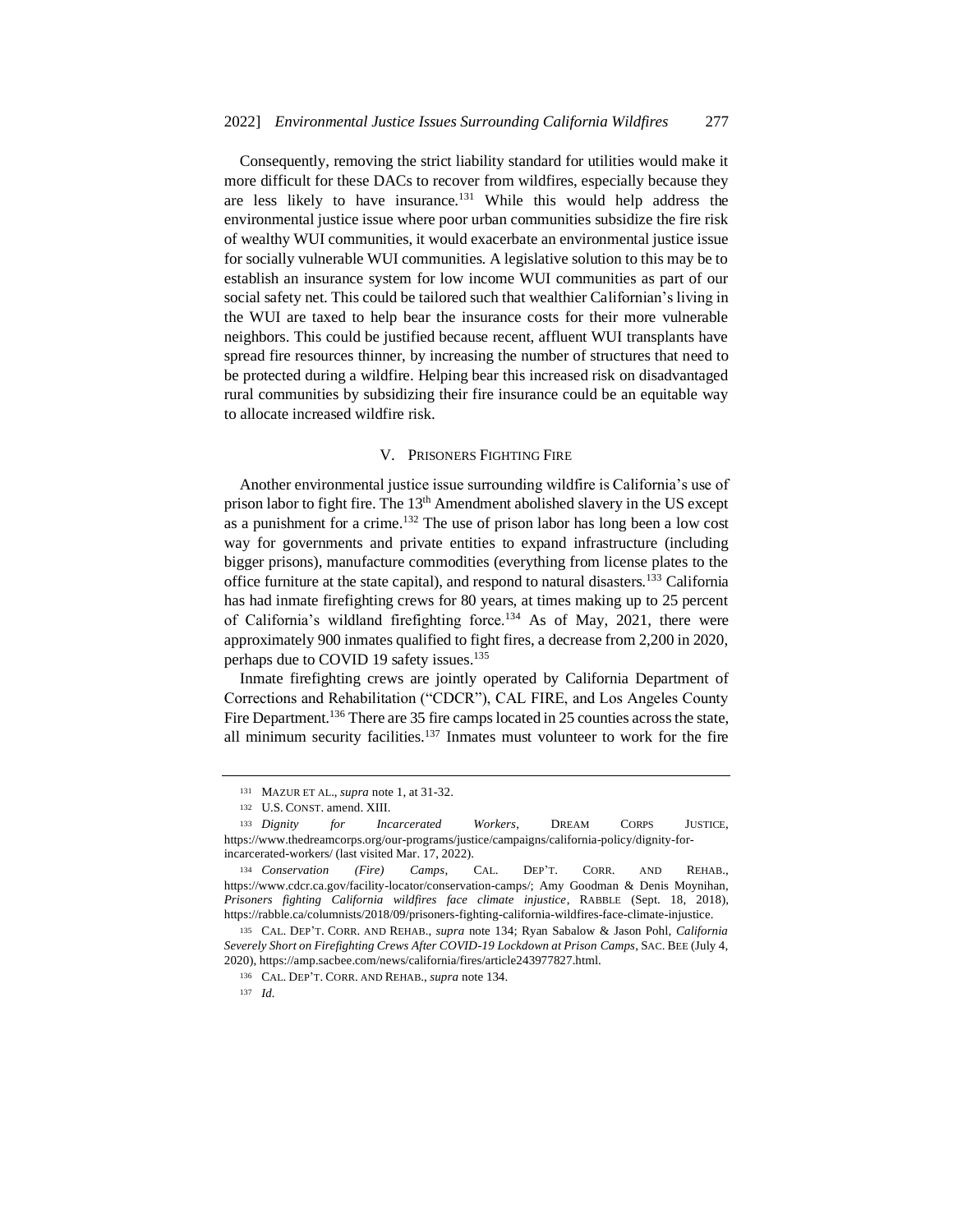program which requires inmates to have "minimum custody" status, which is the lowest classification reached through good behavior, abiding by prison rules, and participating in rehabilitation programs.<sup>138</sup> Inmates convicted of sexual offenses, arson, or have a history of escape by force or violence are ineligible.<sup>139</sup> Despite these requirements, there are occasional prisoner escapes from fire camps. Most notably, in 2005, Marlon Ruff walked away from a fire conservation camp in Humboldt County and ended up killing a San Francisco police officer before killing himself.<sup>140</sup> Because Ruff had been convicted of beating and robbing an armored car guard, he should not have been allowed to participate in the firefighting program.<sup>141</sup> High profile fire camp escapes such as Ruff's are often cited by critics of the program that argue that CDCR is not taking fire camp safety seriously enough.<sup>142</sup>

However, the inmate fire program has helped many prisoners find purpose during their time incarcerated.<sup>143</sup> Fire camps help prisoners gain valuable life skills, give back to the community, and help them transition back into society.<sup>144</sup> Inmates usually staff hand crews, one of the toughest jobs in wildfire response.<sup>145</sup> These jobs can entail working 24 hour shifts clearing trees and vegetation to create fire breaks, in temperatures up to 110 degrees, while wearing two layers of clothing and carrying 40 pounds of gear.<sup>146</sup>

Unfortunately, compensation for this grueling and dangerous work is abysmal. Inmates are paid between \$2 and \$5 dollars a day plus \$1 dollar an hour when they're on a fire.<sup>147</sup> That's approximately  $1/27<sup>th</sup>$  the wages paid to non-inmate crewmembers.<sup>148</sup> While inmate crews receive the same training as other fire crews, they don't receive a red card certification for fighting wildfires.<sup>149</sup> The biggest incentive for inmates to volunteer for fire crews is the "2 for 1 credits,"

<sup>138</sup> *Id.*

<sup>139</sup> *Id.*

<sup>140</sup> Sabalow & Pohl, *supra* note 135.

<sup>141</sup> *Id.* 

<sup>142</sup> Ryan Sabalow, *Lawmakers at Sacramento Forum Hear Concerns About Violent Fire Camp Inmates*, THE UNION (Aug. 29, 2011), https://www.theunion.com/news/lawmakers-at-sacramentoforum-hear-concerns-about-violent-fire-camp-inmates/.

<sup>143</sup> Christie Thompson, *The Former Prisoners Fighting California's Wildfires*, MARSHALL PROJECT (Sept. 2, 2020), https://www.themarshallproject.org/2020/09/02/the-former-prisonersfighting-california-s-wildfires.

<sup>144</sup> Sabalow & Pohl, *supra* note 135.

<sup>145</sup> Goodman & Moynihan, *supra* note 134.

<sup>146</sup> *Id.* 

<sup>147</sup> The Times Editorial Board, *Editorial, Inmates Risking Their Lives to Fight California's Wildfires Deserve a Chance at Full-time Jobs*, L.A. TIMES (Nov. 1, 2019), https://www.latimes.com/opinion/story/2019-11-01/california-inmate-firefighters.

<sup>148</sup> DREAM CORPS JUSTICE, *supra* note 133.

<sup>149</sup> The Times Editorial Board, *supra* note 147.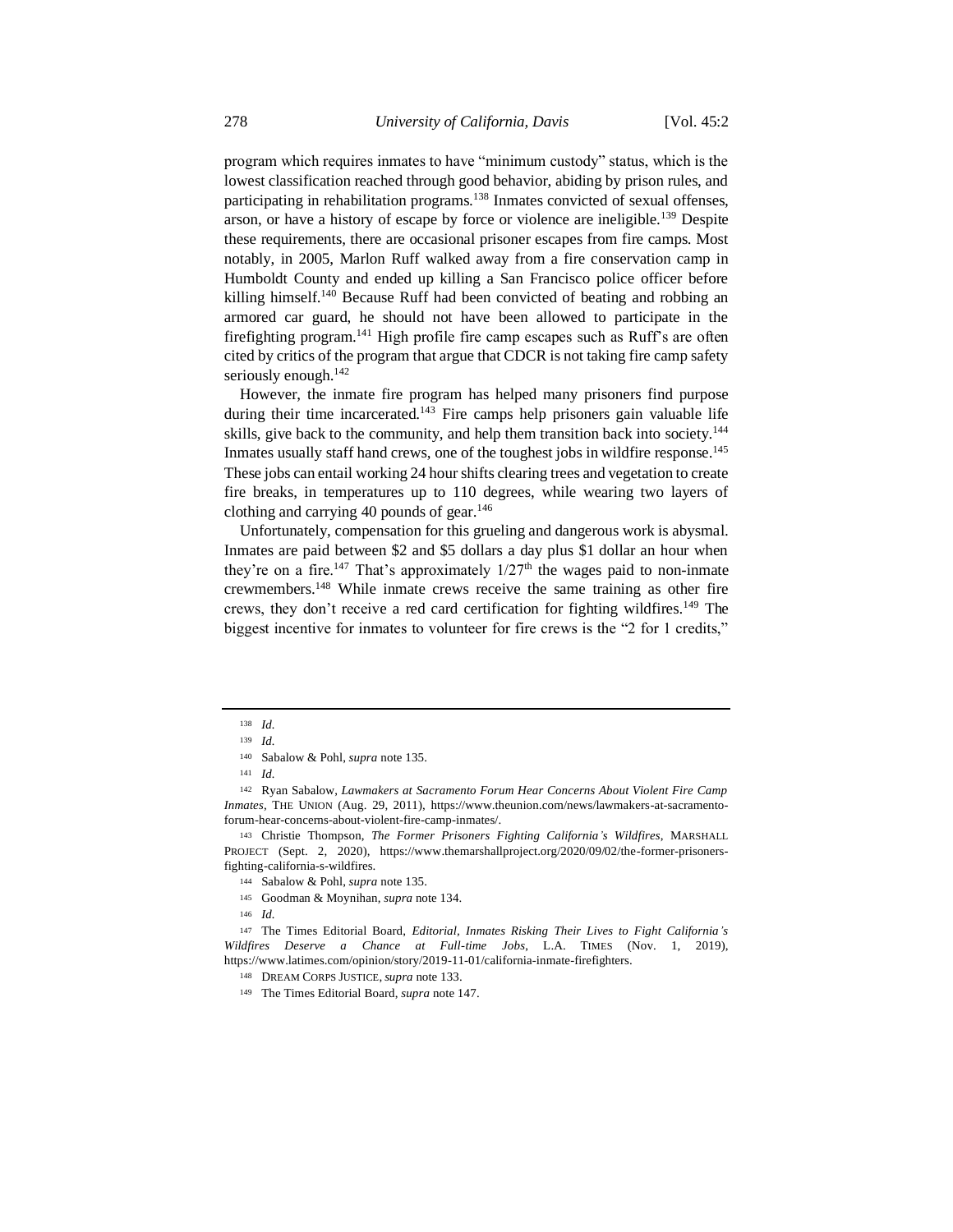which takes two days off their sentence for every day they serve as a firefighter.<sup>150</sup> Until recently, inmates who worked fire crews and were eventually released from prison could not qualify for municipal firefighting jobs because, as ex-felons, they could not get the necessary Emergency Medical Technician ("EMT") certification.<sup>151</sup>

However, this changed with Governor Newsom's signing of AB 2147 in September 2020. This bill allows firefighters who have been released from custody to petition a judge to withdraw their guilty or nolo contendere plea and enter a not guilty plea or set aside a guilty verdict after a conviction on a not guilty plea.<sup>152</sup> This clean record enables former inmates to get EMT certified, which qualifies them to work at municipal fire departments.<sup>153</sup> In addition, state programs and groups like the Forestry and Fire Recruitment programs are helping recently released prisoners obtain wildland firefighting jobs while navigating probation or parole.<sup>154</sup>

While these are important steps to addressing the justice issue of fairly compensating prisoners who work a dangerous and noble job protecting communities across the state, more is still needed. The programs that currently exist to help former inmates obtain wildland firefighting jobs should be expanded, and prisoners should earn an official red card certification during their wildfire training while incarcerated. Even though the 2 for 1 sentence credits are a big incentive to attract volunteer firefighters, pay should be increased to more fairly compensate for the danger and rigor of firefighting. In addition, with worsening fire seasons almost yearly, California needs more firefighters. Increasing incentives for prisoners to fight fires would not only fill this demand for firefighters, but it would also enable more inmates to learn valuable skills that will help them reintegrate into society when they are released. In addition to firefighting programs, CDCR could establish other forestry programs to allow inmates to work to prepare communities for fire such as clearing defensible space and thinning operations. Significantly, this could provide inmates with many similar skills to those learned on fire crews without the added danger of working a fire line, while allocating resources more efficiently to prepare for, rather than respond to, wildfire.

<sup>150</sup> Matt Clarke, *California's Firefighting Prisoners in Short Supply*, PRISON LEGAL NEWS (Jan. 8, 2020), https://www.prisonlegalnews.org/news/2020/jan/8/californias-firefighting-prisoners-shortsupply/.

<sup>151</sup> Winters, *supra* note 30.

<sup>152</sup> Cal. Penal Code § 1203.4.

<sup>153</sup> Winters, *supra* note 30.

<sup>154</sup> *Ventura Training Center*, CAL. DEPT. CORR. REHAB., https://www.cdcr.ca.gov/facilitylocator/conservation-camps/ventura/ (last visited Mar. 17, 2022); FORESTRY AND FIRE RECRUITMENT PROGRAM, https://www.forestryfirerp.org/ (last visited Mar. 17, 2022).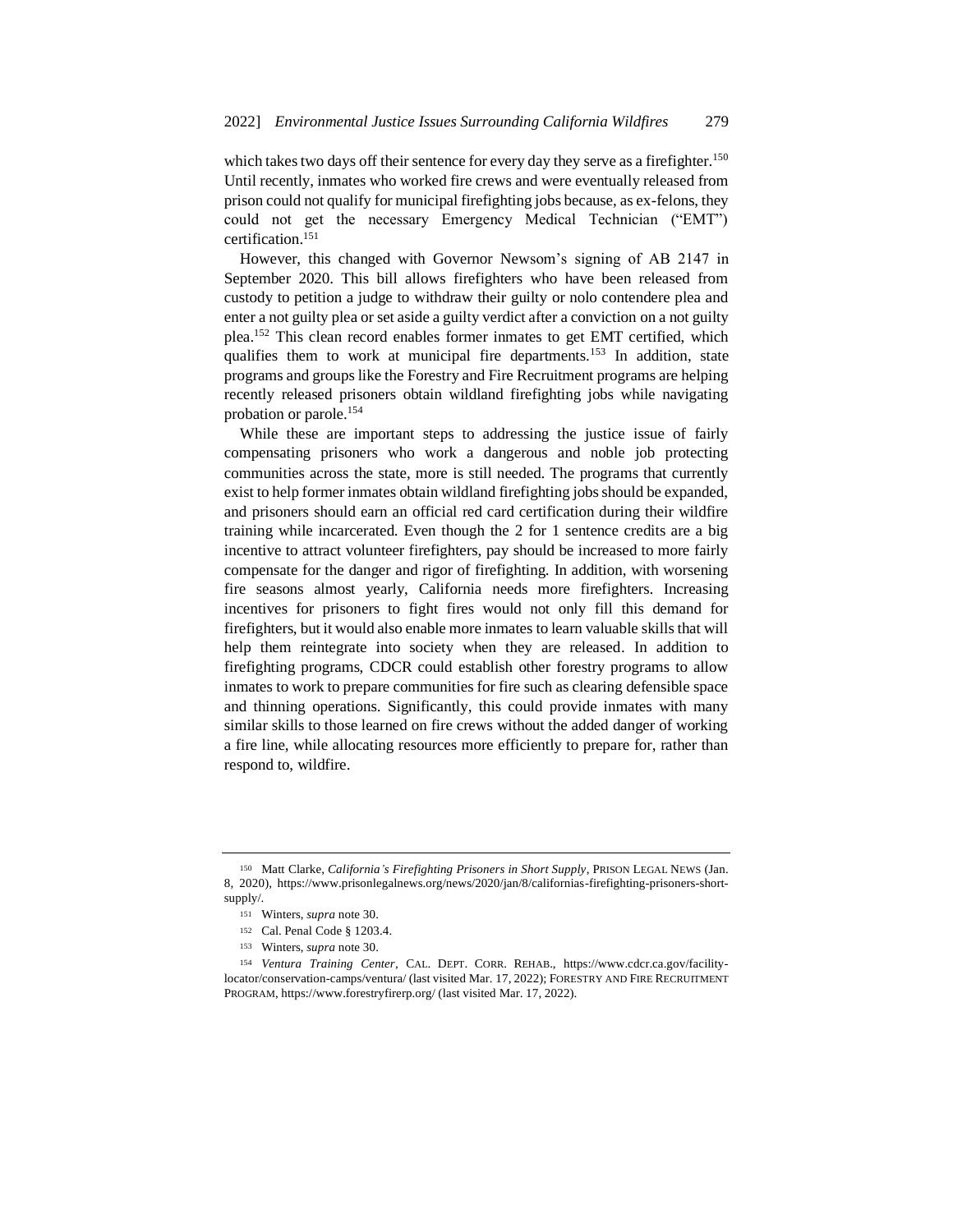# VI. WILDFIRE RESPONSE DISPARITY: LESSONS FROM THE DIXIE AND CALDOR FIRES

The Dixie fire started on July 13, 2021 in the Feather River Canyon in Plumas County, California and within two weeks became the largest fire of the season.<sup>155</sup> By the time it was 100 percent contained on October  $25<sup>th</sup>$ , it had become the largest non-complex fire in California history (2nd largest overall), having burned over 960,000 acres, destroyed the towns of Greenville and Canyondam (totaling 1329 structures), and displaced countless families.<sup>156</sup> In Greenville, the fire destroyed an estimated seventy-fire percent of the structures, including more than 100 homes, and many historic buildings from the Gold Rush era.<sup>157</sup> The firefighting response was immense: 89 hand crews, 596 engines, 194 water trucks, 78 helicopters, and 77 planes worked around the clock dropping fire retardant, digging trenches, backburning, and clearing fire lines.<sup>158</sup> Still the weather conditions made the fire difficult to fight, as it jumped fire lines and *created* winds that would throw embers a mile or more and even form fire tornados, making the fire response difficult despite the large number of resources, and prompting many residents to ignore evacuation orders to stay and protect their properties themselves.<sup>159</sup>

One month into the Dixie Fire, in the midst of some of the worse of the spread and about a week after the destruction of Greeneville, the Caldor fire started in Eldorado County, California.<sup>160</sup> While it started slowly, high winds quickly pushed the fire to Echo Summit by August 30<sup>th</sup>, the edge of the Tahoe Basin and

<sup>155</sup> Amy Graff & Katie Dowd, *Dixie Fire Rips Through 18,000 Acres in a Day, Hits 181289 Acres*, S.F. GATE (Jul. 23, 2021), https://www.sfgate.com/california-wildfires/article/Dixie-Fire-Fly-Quincy-California-wildfire-16335342.php.

<sup>156</sup> USDA FOREST SERVICE, *Dixie Fire Update* (Oct. 25, 2021), https://inciweb.nwcg.gov/incident/article/7690/67496; CAL FIRE, *Top 20 California Wildfires*. (Jan. 13, 2022), https://www.fire.ca.gov/media/4jandlhh/top20\_acres.pdf.

<sup>157</sup> Livia Albeck-Ripka & Annie Correal, *'We Lost Everything': Residents are Left in Shock by the Dixie Fire's Destruction*, N.Y. TIMES (Aug. 6, 2021), https://www.nytimes.com/2021/08/06/us/dixie-fire-greenville.html.

<sup>158</sup> Brent McDonald et al., *Inside the Massive and Costly Fight to Contain the Dixie Fire*, N.Y. TIMES (Oct. 11, 2021), https://www.nytimes.com/interactive/2021/10/11/us/california-wildfiresdixie.html.

<sup>159</sup> The Daily, *One Family's Fight Against the Dixie Fire* (Sept. 20, 2021), https://www.nytimes.com/2021/09/20/podcasts/the-daily/dixie-fire-wildfires-

california.html?searchResultPosition=2; Lila Seidman, *Dixie fire generates fire whirl, pyrocumulonimbus cloud at 40,000 feet*, L.A. TIMES (Aug. 10, 2021.), https://www.latimes.com/california/story/2021-08-10/dixie-fire-generates-fire-whirlpyrocumulonimbus-cloud-at-40-000-feet.

<sup>160</sup> CAL FIRE, *Caldor Fire Incident*, https://www.fire.ca.gov/incidents/2021/8/14/caldor-fire/, (last visited Mar. 17, 2022); Associated Press, *The Dixie Fire Has Destroyed Most of a Historic Northern California Town*, N.P.R. (Aug. 5, 2021), https://www.npr.org/2021/08/05/1025087402/thedixie-fire-has-destroyed-most-of-a-historic-northern-california-town.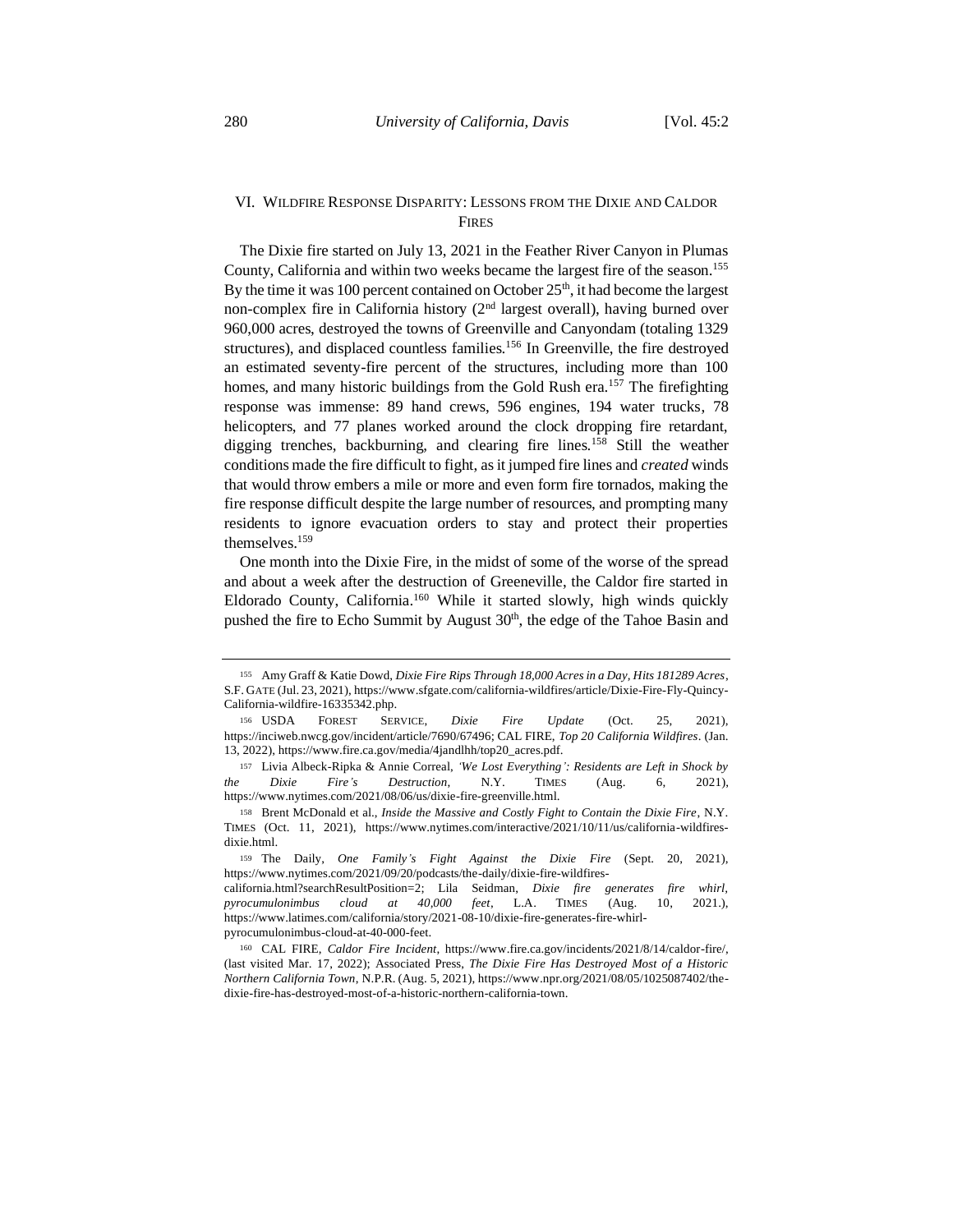a mere 5 miles southwest of the tourist mecca of South Lake Tahoe.<sup>161</sup> As the fast moving fire was beginning to threaten the densely populated South Lake Tahoe area, CAL FIRE began diverting resources from the Dixie Fire to the Caldor Fire.<sup>162</sup> The effort to save South Lake Tahoe was largely successful: while the fire did burn over 800 structures outside of the Tahoe basin, no structures were lost in South Lake Tahoe.<sup>163</sup>

There are many reasons why the fire response was more successful for the Caldor Fire surrounding South Lake Tahoe than the Dixie Fire. One of the biggest was forest thinning: the forests around South Lake had undergone extensive fuels treatments, both from mechanical thinning and prescribed fire.<sup>164</sup> This stopped the fire from rushing through the canopies and created a slower fire on the forest floor.<sup>165</sup> As stated above, while fuel treatments aren't always effective and a combination of forest thinning and surface fuel treatments are the best option, the slowing of the Caldor Fire around South Lake Tahoe certainly shows that they are one of the most effective tools land managers have before a fire starts.<sup>166</sup>

It is difficult to compare the physical conditions including weather, topography, and forest health that led the Caldor Fire response to be more successful than the Dixie Fire response. However, one metric that can more easily be compared is the firefighting response itself, specifically the decision to redirect resources to the Caldor Fire while the Dixie Fire still raged. While there were likely many considerations that went into the strategic and fraught decision to move resources from the Dixie Fire to the Caldor Fire, one of these considerations must have been the human resources at risk of being lost, from commerce to physical structures to human lives.<sup>167</sup>

Of course, if containing the Dixie Fire was truly futile and there was the opportunity to save South Lake Tahoe, the decision to reallocate resources is entirely defensible. The Department of the Interior's policy states that the primary objective of wildfire response is protecting human life.<sup>168</sup> After that, "[s]etting priorities among protecting human communities and community infrastructure, other property and improvements, and natural and cultural resource will be based on human health and safety, the values to be protected, and the costs of

<sup>168</sup> *Id.*

<sup>161</sup> Andrew Avitt, *Caldor Fire: Defending the Lake Tahoe Basin*, USDA FOREST SERVICE (Oct. 28, 2021), https://www.fs.usda.gov/features/caldor-fire-defending-lake-tahoe-basin; USDA Forest Service, *Progression Map Caldor Incident* (Aug. 30, 2021) https://inciweb.nwcg.gov/ incident/map/7801/160/123444.

<sup>162</sup> McDonald et al., *supra* note 158.

<sup>163</sup> Avitt, *supra* note 161.

<sup>164</sup> *Id.*

<sup>165</sup> *Id.*

<sup>166</sup> *Id.*; *See* Prichard et al., *supra* note 19.

<sup>167</sup> Wildfire Response Dep't Manual, Dep't of the Interior (Jan. 18, 2017), https://www.doi.gov/sites/doi.gov/files/uploads/chapter\_4\_wildfire\_response.pdf. *See* The Daily, *One Family's Fight Against the Dixie Fire* (Sep. 20, 2021), https://www.nytimes.com/ 2021/09/20/podcasts/the-daily/dixie-fire-wildfires-california.html?searchResultPosition=2.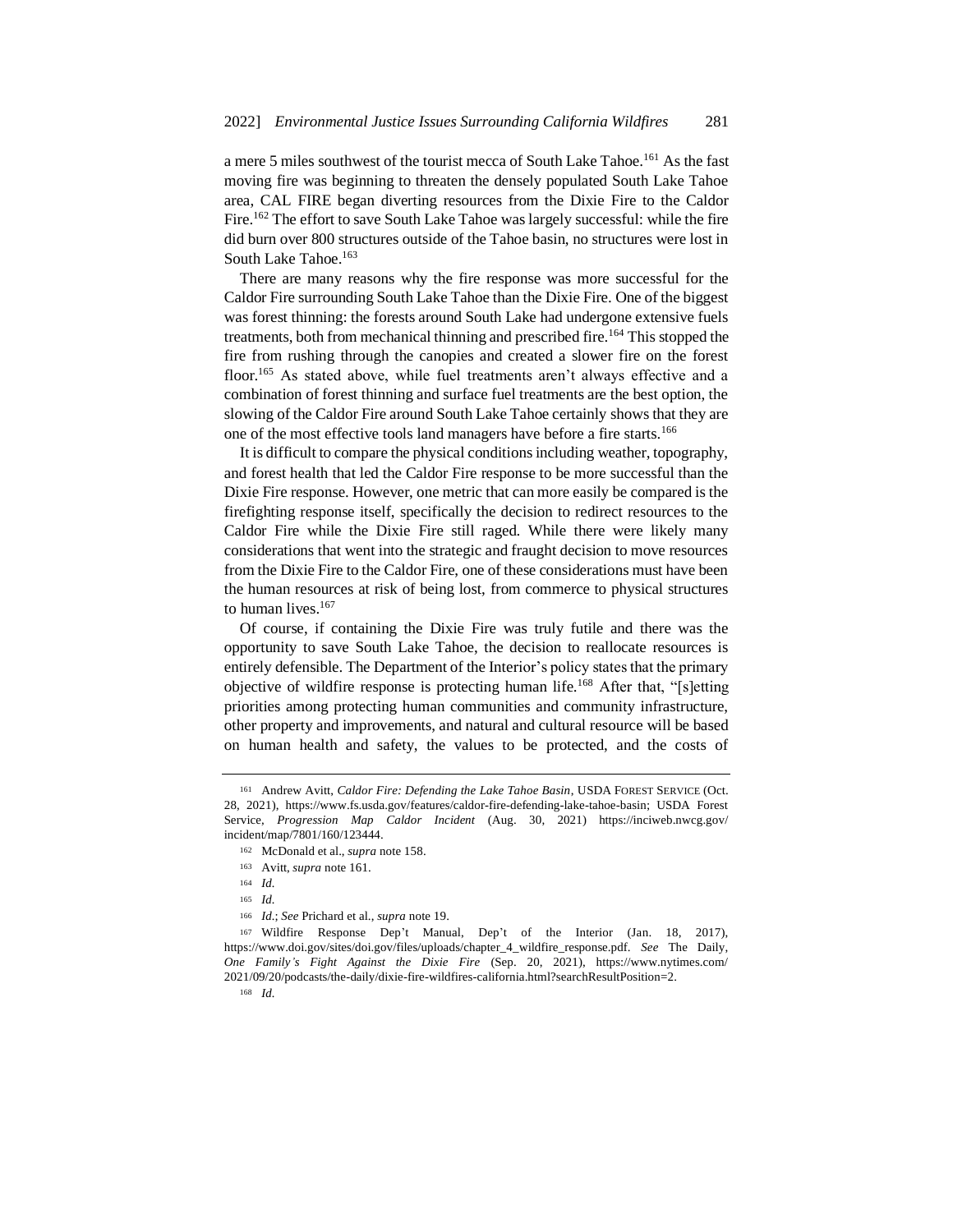protection."<sup>169</sup> This policy gives wildfire response managers some leeway in their decision making. While there are many decision-making models for managers, one common way to characterize the decision-making process is economic: "resources should be invested in wildfire management until the marginal benefits equal the marginal costs."<sup>170</sup> Applying this model to the Dixie and Caldor fires, the decision to reallocate resources is straightforward. The Dixie Fire raged despite an enormous expenditure of resources, and while it threatened the homes and livelihoods of many rural residents, in purely economic terms, the rising costs of suppression began to surpass the marginal benefits. As the Caldor Fire began to threaten South Lake Tahoe, the calculation was different. The risk to such a densely populated was high, therefore the benefits of saving it were immense. This easily justified a major fire suppression response, and one of the potential places to draw resources from was the Dixie Fire.

While unfortune for those in the path of the Dixie Fire, this seems fair. However, the success in fighting the Caldor and Dixie fire really began in the decade prior to either fire starting. The fact that the land around South Lake had been fuel treated was cited by the Forest Service as one of the main reasons that South Lake Tahoe was saved.<sup>171</sup> Conversely, while some of the areas surrounding Greenville had had fuel reduction treatments, many of the immediately surrounding forested area had not, partly because many of these areas are private land.<sup>172</sup> In general, as the Tahoe basin is an immense economic engine, it has seen substantial investment in forest conservation and health. The region has numerous Forest Service offices, environmental nonprofits, and a state land conservancy, thus attracting many forestry and conservation professionals as well as grant funding to restore forest health and prepare for wildfire.

The region hit by the Dixie fire simply does not have the same capacity to maintain healthy forests, with poorer communities and less governmental and nonprofit investment. These are small timber, ranching, and farming communities, with few second homeowners and vacation rentals. While the pulling of resources to the Caldor Fire might be a brutal reality of risk management in wildfire decision making, it also revealed a striking disparity in fire preparedness that contributed to the Dixie Fire becoming so out of control in the first place. While these communities certainly have less economic output than do mountain communities with significant tourist attractions, they deserve more

<sup>169</sup> *Id.*

<sup>170</sup> MATTHEW J. WIBBENMYER ET AL., *Risk Preferences in Strategic Wildfire Decision Making: A Choice Experiment with U.S. Wildfire Managers*, 33 RISK ANALYSIS 6 (2013).

<sup>171</sup> Avitt, *supra* note 161.

<sup>172</sup> Haley Smith & Alex Wigglesworth, *As California Burns, Some Ecologists say it's Time to Rethink Forest Management*, L.A. TIMES (Aug. 21, 2021), https://www.latimes.com/ california/story/2021-08-21/california-burning-is-it-time-to-rethink-forest-management (While this article does include some important factors for why the Dixie Fire was difficult to suppress, it also presents the opinion that forest fuel treatments are not effective at slowing wildfire, a minority view in the fire ecologist community; *see* Prichard et al., *supra* note 19).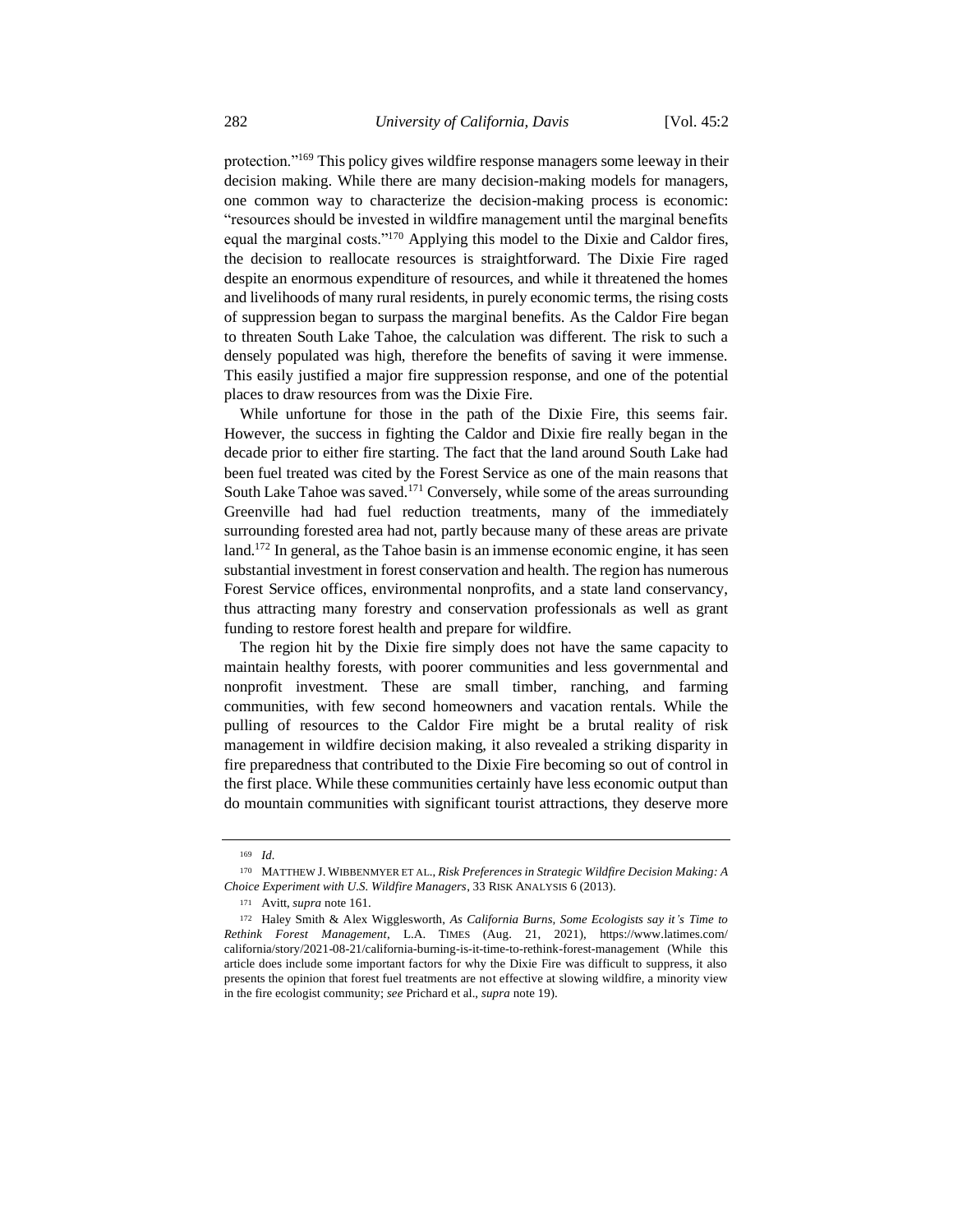resources to help them prepare for wildfire than they have been getting. Since an unabated large fire can move across a landscape, at one point threatening rural communities and the next highly populated cities, it is in everyone's interest to spend our resources restoring forest health by promoting fuel treatments across the landscape, and not just adjacent to our tourist attractions.

With the Biden Administration's announcement of massive new federal investment in forest fuel treatments, $1^{73}$  it will be critical for managers to not just focus on highly populated areas, but landscape level approaches. Not only do our rural citizens deserve better protection, but there is significant evidence that conducting fuel treatments away from the WUI can indirectly protect those more populated areas as well by reducing crown fires, smoke impacts, and creating defensible positions for fire suppression personal.<sup>174</sup>

Rural communities today lack many of the advances twenty-first century living has brought the rest of America, from internet access,  $175$  to medical care,  $176$  to grocery stores.<sup>177</sup> While rural communities may have different lifestyles than those of city dwellers, they have an undeniably intimate connection with the natural landscape that surrounds them and are more susceptible to the effects of climate change and poor forest health than most. As a society, we should not let protection from wildfires be yet another urban-rural divide, both because protecting rural areas from wildfire also protects nearby cities, but also because rural Americans deserve it.

#### VII.CONCLUSION

Forest fires damage property, destroy livelihoods, and take lives. They are one of the most visceral illustrations of climate change. The risks and harms associated with wildfire are not distributed in an equitable manner. I argue these risks and harms should align with those who have more personal responsibility for the risk or who are more able to prevent or recover from the harm. However, equitably distributing these risks is complicated because of the diversity of groups and individuals living in fire prone areas as well as those living away from fires, but still physically or financially affected by them.

In analyzing five specific environmental justice issues caused by wildfire, this essay suggests ways to improve how California shares the harms caused by

<sup>173</sup> Alyssa Lukpat, *Biden Administration Announces Plan to Spend Billions to Prevent Wildfires,* N.Y. TIMES (Jan. 19, 2022), https://www.nytimes.com/2022/01/19/climate/biden-administrationwildfire-plan.html.

<sup>174</sup> Prichard et al., *supra* note 19.

<sup>175</sup> Daniel Wilmoth, *Accessing the Internet in Rural America*, SMALL BUSINESS ADMINISTRATION OFFICE OF ADVOCACY, Issue Brief 15 (2019).

<sup>176</sup> David Levine, *Addressing Disparities in Rural Health Care*, U.S. News (Jun. 23, 2021), https://www.usnews.com/news/national-news/articles/2021-06-23/addressing-disparities-in-ruralhealth-care.

<sup>177</sup> Metin Çakır et al., *Rural Food Retailing and Independent Grocery Retailer Exits*, 102 AM. J. AGRIC. ECON. 15 (2020).